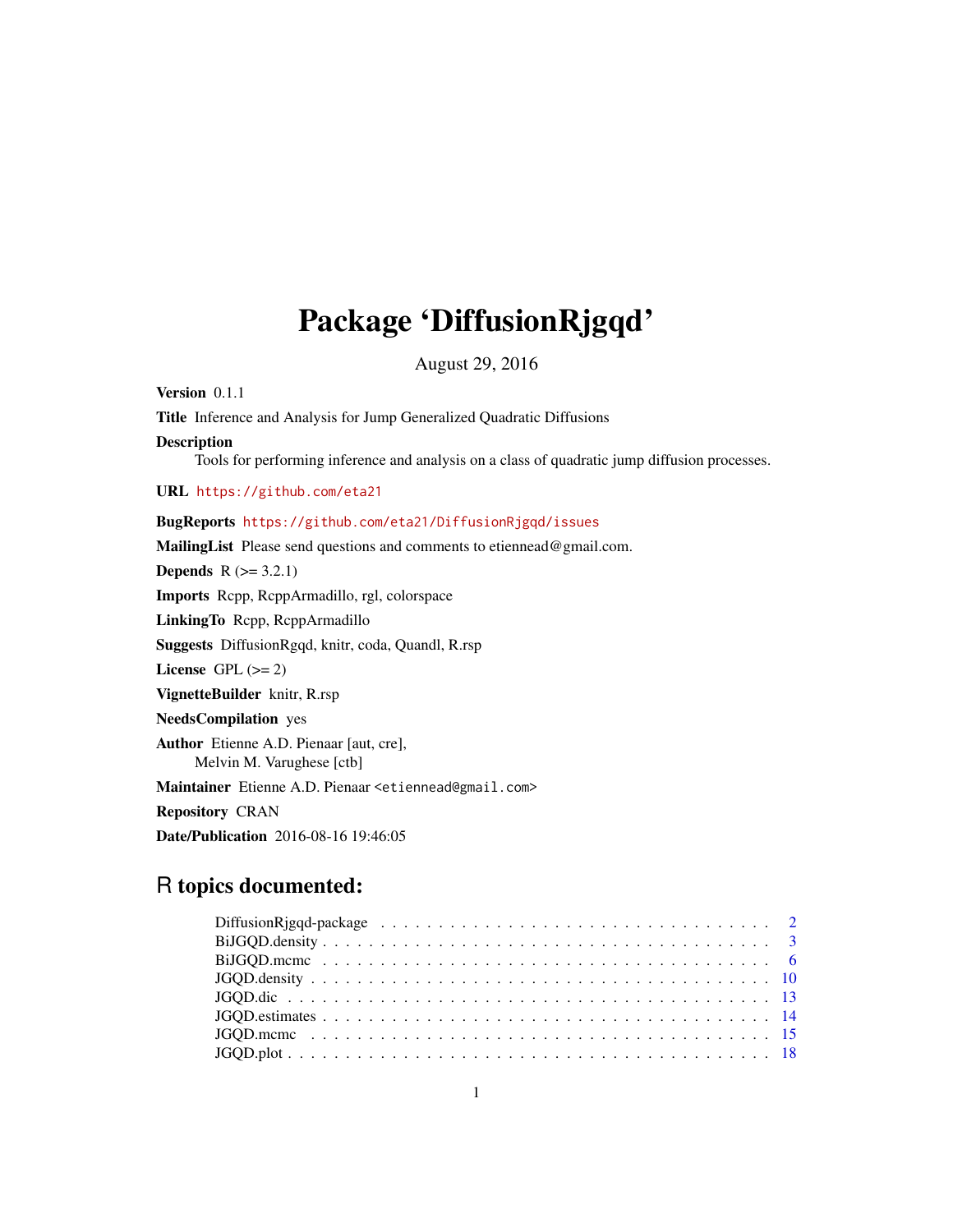<span id="page-1-0"></span>

DiffusionRjgqd-package

*A package for Performing Inference and Analysis on Generalized Quadratic Jump Diffusion Processes (JGQDs).*

#### Description

DiffusionRjgqd is a toolbox for performing analysis and inference on a class of jump diffusion processes with quadratic drift and diffusion with state-dependent and time inhomogeneous jump mechanisms. The package consists of functions for performing likelihood based inference and transitional density approximations for both 1D and 2D JGQDs.

# Details

| Package: | DiffusionRjgqd |
|----------|----------------|
| Type:    | Package        |
| Version: | 0.1.0          |
| Date:    | 2015-12-01     |
| License: | $GPL (=2)$     |

The package is designed around an interface whereby the user supplies standard R-functions dictating the functional form of the coefficients of the JGQD after which the package handles all the necessary mathematics and algorithmic construction. Furthermore, computational efficiency is optimized by constructing algorithms in C++ using the Rcpp and RcppArmadillo libraries.

Functions included in the package:

| BiJGOD.density           | Generate the transitional density of a 2D JGQD. |
|--------------------------|-------------------------------------------------|
| BiJGOD.mcmc <sup>*</sup> | : Conduct inference via MCMC on a 2D JGQD.      |
| JGQD.density             | Generate the transitional density of a 1D JGQD. |
| JGOD.mcmc <sup>*</sup>   | Conduct inference via MCMC on a 1D JGQD.        |

\* Functions use C++.

#### Author(s)

Etienne A.D. Pienaar: <etiennead@gmail.com>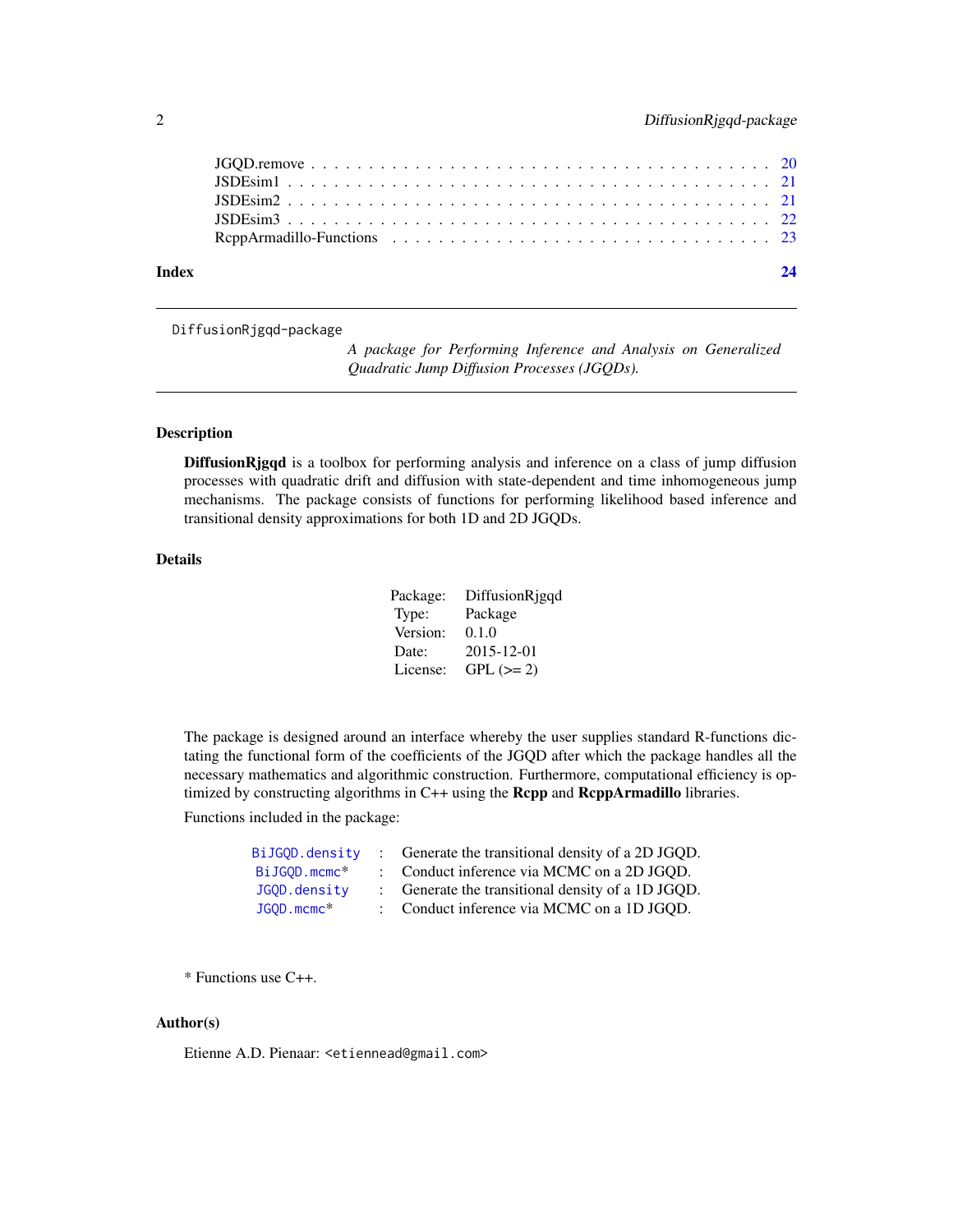# <span id="page-2-0"></span>BiJGQD.density 3

Maintainer: Etienne A.D. Pienaar (<etiennead@gmail.com>)

#### References

Updates available on GitHub at <https://github.com/eta21>.

# See Also

[BiJGQD.mcmc](#page-5-1), [JGQD.mcmc](#page-14-1), [JGQD.dic](#page-12-1),[JGQD.remove](#page-19-1) and [JGQD.density](#page-9-1).

# Examples

```
## Not run:
example(JGQD.density)
example(BiJGQD.density)
```
## End(Not run)

<span id="page-2-1"></span>

| BiJGOD.density | Generate the Transition Density of a Bivariate Jump Generalized |
|----------------|-----------------------------------------------------------------|
|                | Quadratic Diffusion Model (2D JGQD).                            |

# Description

BiJGQD.density generates approximate transitional densities for bivariate generalized quadratic jump diffusions (JGQDs). Given a starting coordinate, (Xs, Ys), the approximation is evaluated over a lattice Xt x Yt for an equispaced discretization (intervals of width delt) of the transition time horizon [s, t].

BiJGQD.density() approximates the transitional density of jump diffusions of the form:

$$
d\mathbf{X}_t = \boldsymbol{\mu}(\mathbf{X}_t, t)dt + \boldsymbol{\sigma}(\mathbf{X}_t, t)d\mathbf{W}_t + d\mathbf{P}_t
$$

where

$$
\mu^{(1)}(\mathbf{X}_t, t) = \sum_{i+j \le 2} a_{ij}(t) X_t^i Y_t^j,
$$
  

$$
\mu^{(2)}(\mathbf{X}_t, t) = \sum_{i+j \le 2} b_{ij}(t) X_t^i Y_t^j,
$$

and

$$
\boldsymbol{\sigma}(X_t,Y_t,t)\boldsymbol{\sigma}'(X_t,Y_t,t)=(\gamma^{(i,j)}(\mathbf{X}_t,t))_{i,j=1,2}
$$

such that

$$
\gamma^{(1,1)}(\mathbf{X}_t, t) = \sum_{i+j \leq 2} c_{ij}(t) X_t^i Y_t^j,
$$
  

$$
\gamma^{(1,2)}(\mathbf{X}_t, t) = \sum_{i+j \leq 2} d_{ij}(t) X_t^i Y_t^j,
$$
  

$$
\gamma^{(2,1)}(\mathbf{X}_t, t) = \sum_{i+j \leq 2} e_{ij}(t) X_t^i Y_t^j,
$$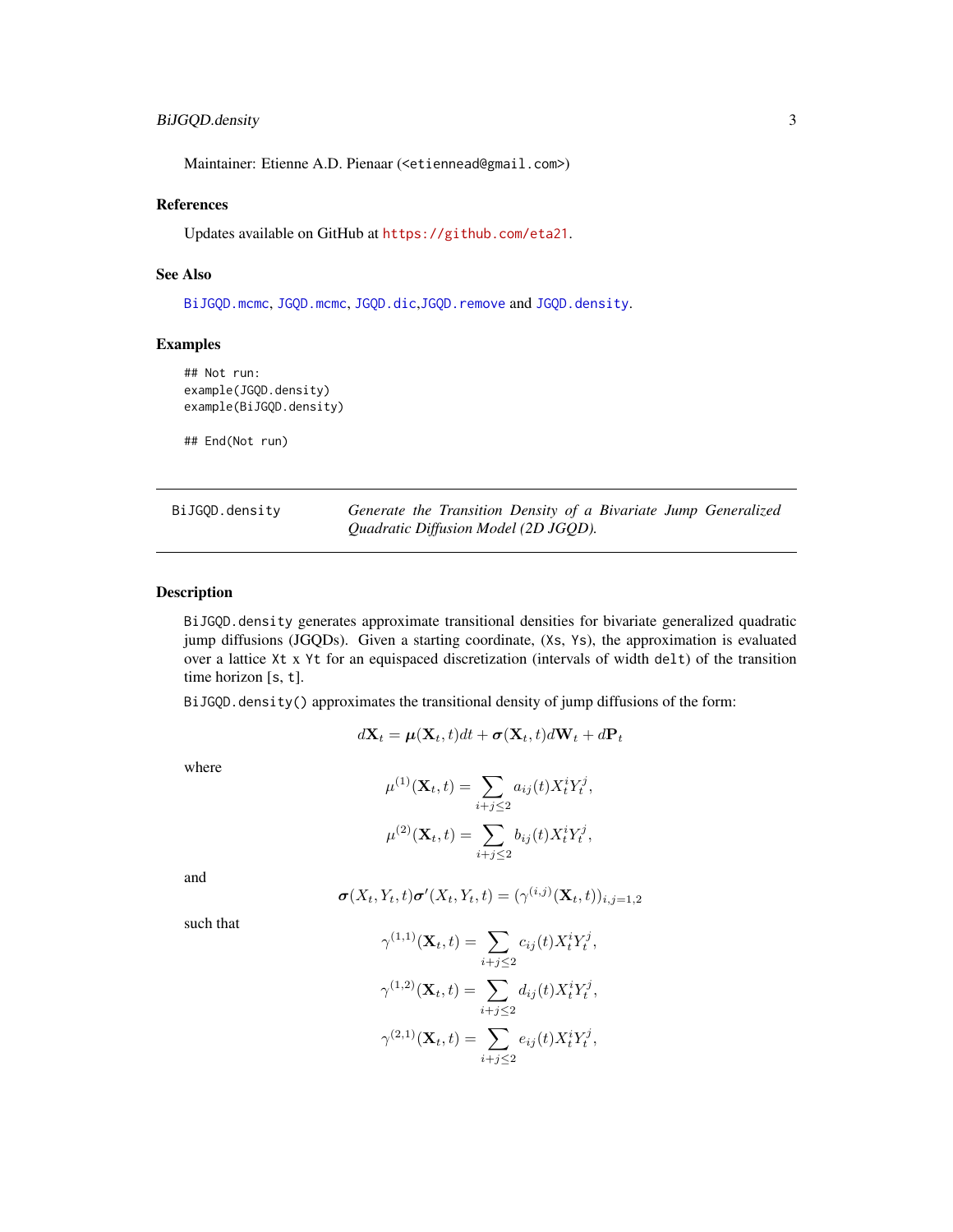$$
\gamma^{(2,2)}(\mathbf{X}_t, t) = \sum_{i+j \leq 2} f_{ij}(t) X_t^i Y_t^j,
$$

and  $d\mathbf{P}_t = J(\mathbf{X}_t, t) d\mathbf{N}_t$  describes a Poisson process with jump matrix:

$$
J(Xt, t, żt)(1,1) = ż11,J(Xt, t, żt)(2,1) = ż21,
$$

if jumps are additive or

$$
\mathbf{J}(\mathbf{X}_t, t, \dot{\mathbf{z}}_t)^{(1,1)} = \dot{z}_{11} X_t,
$$
  

$$
\mathbf{J}(\mathbf{X}_t, t, \dot{\mathbf{z}}_t)^{(2,1)} = \dot{z}_{21} Y_t,
$$

if jumps are multiplicative. For purposes of this package the arrival rate is decomposed as:

$$
\lambda(\mathbf{X}_t, t) = \sum_{i+j \leq 1} \lambda_{ij}(t) X_t^i Y_t^j
$$

and

$$
(\dot{z}_{11}, \dot{z}_{21})' \sim \text{MVN}(\boldsymbol{\mu}_J, \boldsymbol{\Sigma}_J).
$$

#### Usage

BiJGQD.density(Xs, Ys, Xt, Yt, s, t, delt, Dtype, Jdist, Jtype, print.output, eval.density)

#### Arguments

| Xt           | x-Coordinates of the lattice at which to evaluate the transition density.                                                                              |  |  |  |  |  |
|--------------|--------------------------------------------------------------------------------------------------------------------------------------------------------|--|--|--|--|--|
| Yt           | y-Coordinates of the lattice at which to evaluate the transition density.                                                                              |  |  |  |  |  |
| Xs           | Initial x-coordinate.                                                                                                                                  |  |  |  |  |  |
| Ys           | Initial y-coordinate.                                                                                                                                  |  |  |  |  |  |
| <sub>S</sub> | Starting time of the diffusion.                                                                                                                        |  |  |  |  |  |
| t            | Final time at which to evaluate the transition density.                                                                                                |  |  |  |  |  |
| delt         | Step size for numerical solution of the cumulant system. Also used for the<br>discretization of the transition time-horizon. See warnings [1] and [2]. |  |  |  |  |  |
| Dtype        | The density approximant to use. Valid types are "Saddlepoint" (default) or<br>"Edgeworth".                                                             |  |  |  |  |  |
| Jdist        | Valid entries are 'MVNormal' (currently).                                                                                                              |  |  |  |  |  |
| Jtype        | Valid types are 1 or 2.                                                                                                                                |  |  |  |  |  |
| print.output | If TRUE information about the model and algorithm is printed to the console.                                                                           |  |  |  |  |  |
| eval.density | If TRUE, the density is evaluated in addition to calculating the moment eqns.                                                                          |  |  |  |  |  |

#### Details

BiJGQD.density constructs an approximate transition density for a class of quadratic diffusion models. This is done by first evaluating the trajectory of the cumulants/moments of the diffusion numerically as the solution of a system of ordinary differential equations over a time horizon  $[s, t]$ split into equi-distant points delt units apart. Subsequently, the resulting cumulants/moments are carried into a density approximant (by default, a saddlepoint approximation) in order to evaluate the transtion surface.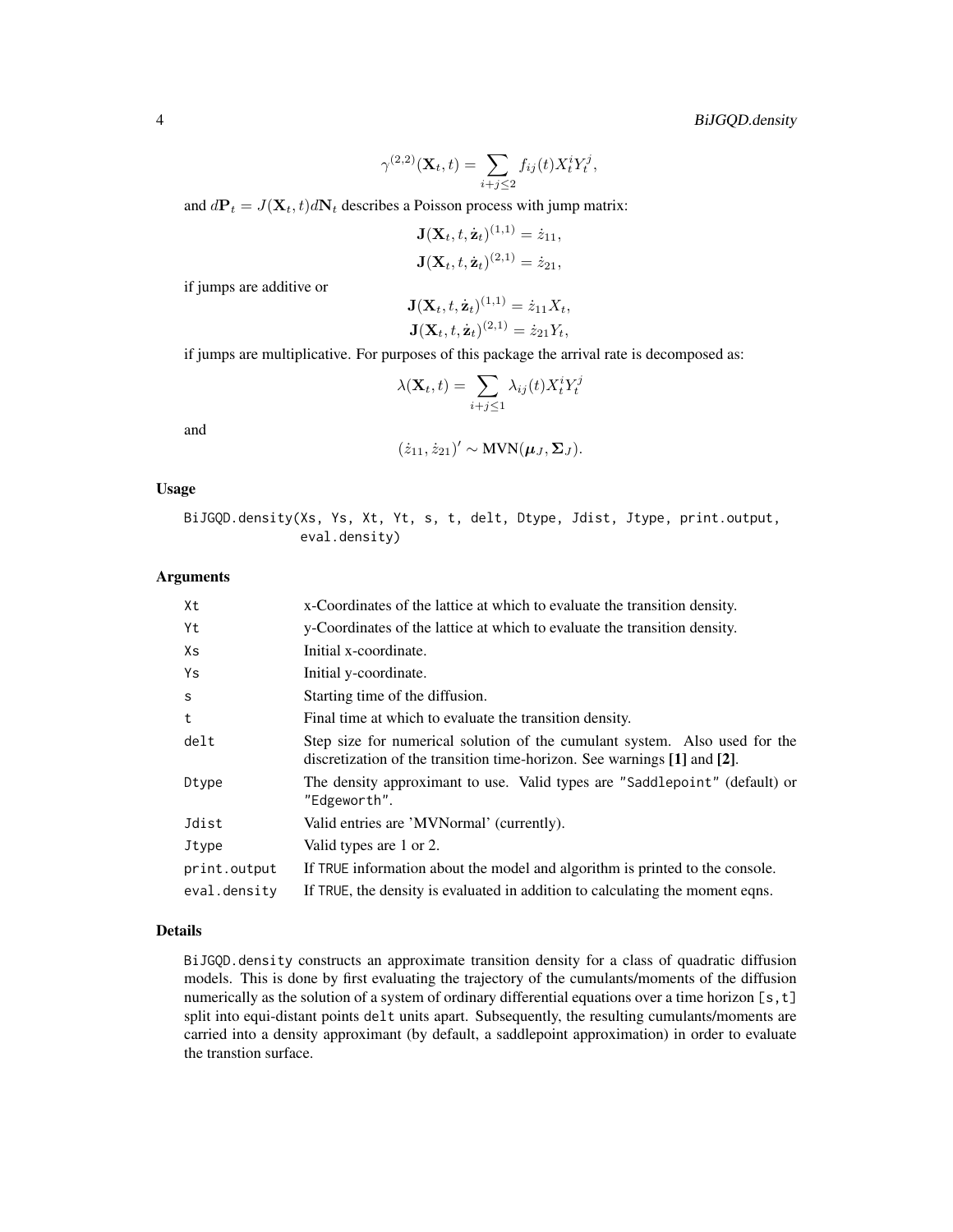#### <span id="page-4-0"></span>Value

| density   | 3D Array containing approximate density values. Note that the 3rd dimension<br>represents time. |
|-----------|-------------------------------------------------------------------------------------------------|
| Xt        | Copy of x-coordinates.                                                                          |
| Yt        | Copy of y-coordinates.                                                                          |
| time      | A vector containing the time mesh at which the density was evaluated.                           |
| cumulants | A matrix giving the cumulants of the diffusion. Cumulants are indicated by<br>row-names.        |

#### Warning

**Warning [1]:** The system of ODEs that dictate the evolution of the cumulants do so approximately. Thus, although it is unlikely such cases will be encountered in inferential contexts, it is worth checking (by simulation) whether cumulants accurately replicate those of the target GQD. Furthermore, it may in some cases occur that the cumulants are indeed accurate whilst the density approximation fails. This can again be verified by simulation.

Warning [2]: The parameter delt is also used as the stepsize for solving a system of ordinary differential equations (ODEs) that govern the evolution of the cumulants of the diffusion. As such delt is required to be small for highly non-linear models in order to ensure sufficient accuracy.

#### Author(s)

Etienne A.D. Pienaar: <etiannead@gmail.com>

#### References

Updates available on GitHub at <https://github.com/eta21>.

Daniels, H.E. 1954 Saddlepoint approximations in statistics. *Ann. Math. Stat.*, 25:631–650.

Eddelbuettel, D. and Romain, F. 2011 Rcpp: Seamless R and C++ integration. *Journal of Statistical Software*, 40(8):1–18,. URL <http://www.jstatsoft.org/v40/i08/>.

Eddelbuettel, D. 2013 *Seamless R and C++ Integration with Rcpp*. New York: Springer. ISBN 978-1-4614-6867-7.

Eddelbuettel, D. and Sanderson, C. 2014 Rcpparmadillo: Accelerating R with high-performance C++ linear algebra. *Computational Statistics and Data Analysis*, 71:1054–1063. URL [http://dx.](http://dx.doi.org/10.1016/j.csda.2013.02.005) [doi.org/10.1016/j.csda.2013.02.005](http://dx.doi.org/10.1016/j.csda.2013.02.005).

Feagin, T. 2007 A tenth-order Runge-Kutta method with error estimate. *In Proceedings of the IAENG Conf. on Scientifc Computing*.

Varughese, M.M. 2013 Parameter estimation for multivariate diffusion systems. *Comput. Stat. Data An.*, 57:417–428.

# See Also

See [BiJGQD.mcmc](#page-5-1) and [JGQD.density](#page-9-1).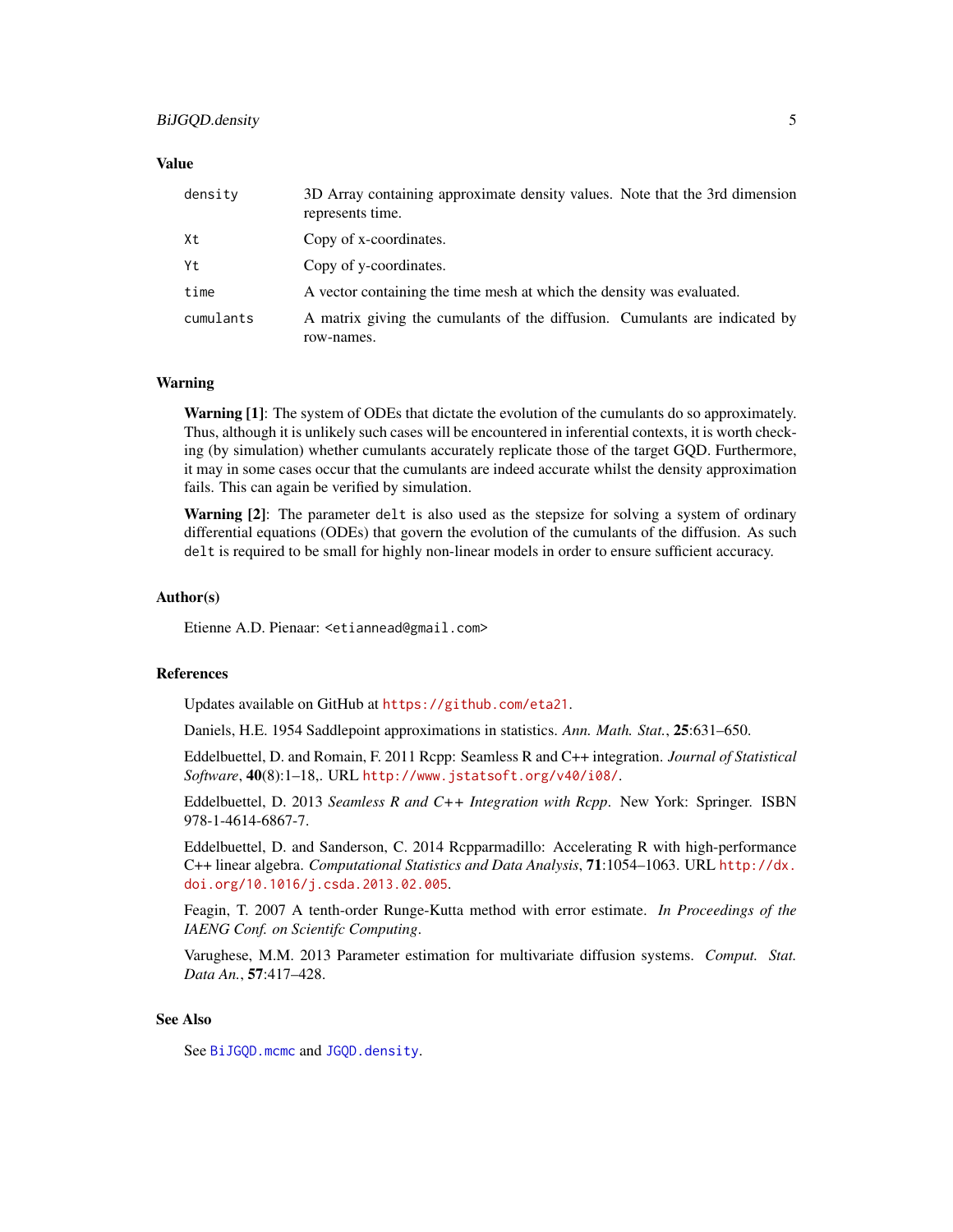# <span id="page-5-0"></span>Examples

```
#===============================================================================
# For detailed notes and examples on how to use the BiJGQD.density() function, see
# the following vignette:
RShowDoc('Part_3_Bivariate_Diffusions',type='html','DiffusionRjgqd')
#===============================================================================
```
<span id="page-5-1"></span>BiJGQD.mcmc *MCMC Inference on Bivariate Jump Generalized Quadratic Diffusions (2D JGQDs).*

#### Description

BiJGQD.mcmc() uses parametrised coefficients (provided by the user as R-functions) to construct a C++ program in real time that allows the user to perform Bayesian inference on the resulting diffusion model. Given a set of starting parameters and other input parameters, a MCMC chain is returned for further analysis. The user may specify any model within the JGQD framework by defining parametrised functions giving the form of the coefficients of the model.

BiJGQD.density() approximates the transitional density of jump diffusions of the form:

$$
d\mathbf{X}_t = \boldsymbol{\mu}(\mathbf{X}_t, t)dt + \boldsymbol{\sigma}(\mathbf{X}_t, t)d\mathbf{W}_t + d\mathbf{P}_t
$$

where

$$
\mu^{(1)}(\mathbf{X}_t, t) = \sum_{i+j \leq 2} a_{ij}(t) X_t^i Y_t^j,
$$
  

$$
\mu^{(2)}(\mathbf{X}_t, t) = \sum_{i+j \leq 2} b_{ij}(t) X_t^i Y_t^j,
$$

and

$$
\boldsymbol{\sigma}(X_t,Y_t,t)\boldsymbol{\sigma}'(X_t,Y_t,t)=(\gamma^{(i,j)}(\mathbf{X}_t,t))_{i,j=1,2}
$$

such that

$$
\gamma^{(1,1)}(\mathbf{X}_t, t) = \sum_{i+j \leq 2} c_{ij}(t) X_t^i Y_t^j,
$$
  

$$
\gamma^{(1,2)}(\mathbf{X}_t, t) = \sum_{i+j \leq 2} d_{ij}(t) X_t^i Y_t^j,
$$
  

$$
\gamma^{(2,1)}(\mathbf{X}_t, t) = \sum_{i+j \leq 2} e_{ij}(t) X_t^i Y_t^j,
$$
  

$$
\gamma^{(2,2)}(\mathbf{X}_t, t) = \sum_{i+j \leq 2} f_{ij}(t) X_t^i Y_t^j,
$$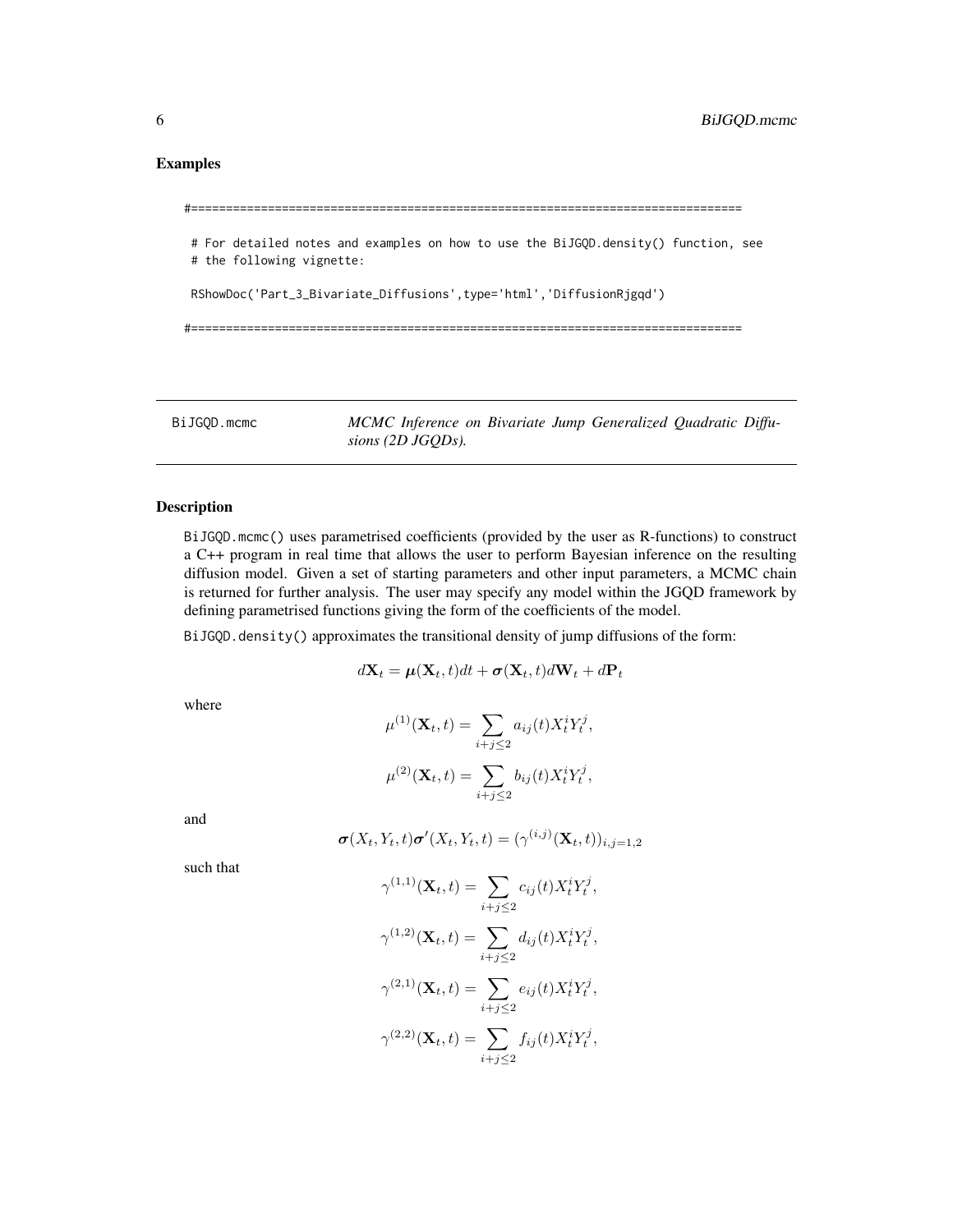and  $d\mathbf{P}_t = J(\mathbf{X}_t, t) d\mathbf{N}_t$  describes a Poisson process with jump matrix:

$$
\mathbf{J}(\mathbf{X}_t, t, \dot{\mathbf{z}}_t)^{(1,1)} = \dot{z}_{11},
$$
  

$$
\mathbf{J}(\mathbf{X}_t, t, \dot{\mathbf{z}}_t)^{(2,1)} = \dot{z}_{21},
$$

if jumps are additive or

$$
\mathbf{J}(\mathbf{X}_t, t, \dot{\mathbf{z}}_t)^{(1,1)} = \dot{z}_{11} X_t,
$$
  

$$
\mathbf{J}(\mathbf{X}_t, t, \dot{\mathbf{z}}_t)^{(2,1)} = \dot{z}_{21} Y_t,
$$

if jumps are multiplicative. For purposes of this package the arrival rate is decomposed as:

$$
\lambda(\mathbf{X}_t, t) = \sum_{i+j \leq 1} \lambda_{ij}(t) X_t^i Y_t^j
$$

and

$$
(\dot{z}_{11}, \dot{z}_{21})' \sim \text{MVN}(\boldsymbol{\mu}_J, \boldsymbol{\Sigma}_J).
$$

# Usage

```
BiJGQD.mcmc(X, time, mesh = 10, theta, sds, updates = 10,
         burns = min(round(updates/2),25000), exclude = NULL, plot.chain = TRUE,
            RK.order = 4, wrt = FALSE, Tag = NA, Dtype = "Saddlepoint",
            Jdist = "MVNormal", Jtype ='Add', adapt = 0, print.output = TRUE,
            decode = TRUE, platete = 'mono')
```
### Arguments

| X          | A matrix containing rows of data points to be modelled. Although observations<br>are allowed to be non-equidistant, observations in both dimensions are assumed<br>to occur at the same time epochs (i.e. time gives the time signature for both<br>dimensions).                                                                                                               |
|------------|--------------------------------------------------------------------------------------------------------------------------------------------------------------------------------------------------------------------------------------------------------------------------------------------------------------------------------------------------------------------------------|
| time       | A vector containing the time epochs at which observations were made.                                                                                                                                                                                                                                                                                                           |
| mesh       | The number of mesh points in the time discretization.                                                                                                                                                                                                                                                                                                                          |
| theta      | The parameter vector of the process, theta are taken as the starting values of the<br>MCMC chain and gives the dimension of the parameter vector used to calculate<br>the DIC. Care should be taken to ensure that each element in theta is in fact<br>used within the coefficient-functions, otherwise redundant parameters will be<br>counted in the calculation of the DIC. |
| sds        | Proposal distribution standard deviations. That is, for the i-th parameter the<br>proposal distribution is $\sim Normal(, sds[i] \sim 2$ ).                                                                                                                                                                                                                                    |
| updates    | The number of MCMC updates/iterations to perform (including burn-in).                                                                                                                                                                                                                                                                                                          |
| burns      | The number of MCMC updates/iterations to burn.                                                                                                                                                                                                                                                                                                                                 |
| exclude    | Vector indicating which transitions to exclude from the analysis. Default $=$ NULL.                                                                                                                                                                                                                                                                                            |
| plot.chain | If $=$ TRUE (default), a trace plot of the MCMC chain will be made along with a<br>trace of the acceptance rate.                                                                                                                                                                                                                                                               |
| RK.order   | The order of the Runge-Kutta solver used to approximate the trajectories of<br>cumulants. Must be 4 (default) or 10.                                                                                                                                                                                                                                                           |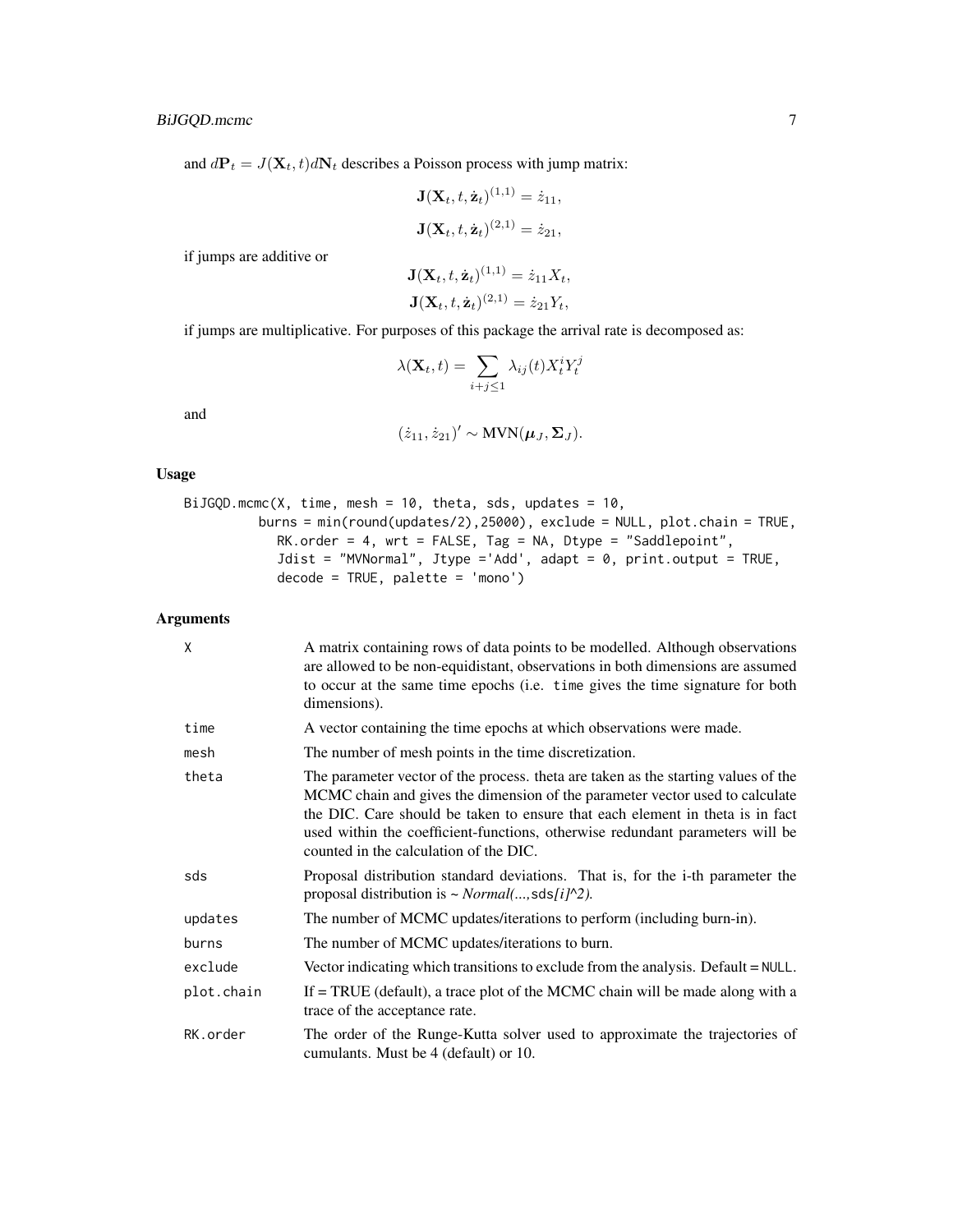| Tag          | Tag can be used to name (tag) an MCMC run e.g. Tag='Run_1'                                                           |
|--------------|----------------------------------------------------------------------------------------------------------------------|
| Dtype        | The density approximant to use. Valid types are "Saddlepoint" (default),<br>"Edgeworth" or "Normal".                 |
| Jdist        | Valid entries are 'MVNormal' (currently).                                                                            |
| Jtype        | Valid types are 1 or 2.                                                                                              |
| adapt        | For development purposes.                                                                                            |
| wrt          | If TRUE a cpp file will be written to the current directory. For bug report diag-<br>nostics.                        |
| print.output | If TRUE information about the model and algorithm is printed to the console.                                         |
| decode       | Should the algorithm estimate jump detection probabilities? Default value is<br>TRUE.                                |
| palette      | Colour palette for drawing trace plots. Default palette $=$ 'mono', otherwise a<br>qualitative palette will be used. |
|              |                                                                                                                      |

# Value

| par.matrix                   | A matrix containing the MCMC chain on theta.                                  |
|------------------------------|-------------------------------------------------------------------------------|
| acceptence.rate              |                                                                               |
|                              | A vector containing the acceptance rate of the MCMC at every iteration.       |
| model.info                   | A list of variables pertaining to inference calculations.                     |
| model.info\$elapsed.time     |                                                                               |
|                              | The runtime, in h/m/s format, of the MCMC procedure (excluding compile time). |
| model.info\$time.homogeneous |                                                                               |
|                              | 'No' if the model has time-homogeneous coefficients and 'Yes' otherwise.      |
| model.info\$p                | The dimension of theta.                                                       |
|                              | model.info\$DIC Calculated Deviance Information Criterion.                    |
| model.info\$pd               | Effective number of parameters (see model.info\$DIC).                         |
| decode.prob                  | Estimated jump detection probabilities.                                       |

# Syntactical jargon

Synt. [1]: The coefficients of the 2D JGQD may be parameterized using the reserved variable theta. For example:

a00 <- function(t){theta[1]\*(theta[2]+sin(2\*pi\*(t-theta[3])))}.

Synt. [2]: Due to syntactical differences between R and C++ special functions have to be used when terms that depend on t. When the function cannot be separated in to terms that contain a single t, the prod(a,b) function must be used. For example:

a00 <- function(t){0.1\*(10+0.2\*sin(2\*pi\*t)+0.3\*prod(sqrt(t),1+cos(3\*pi\*t)))}.

Here sqrt(t)\*cos( $3$ \*pi\*t) constitutes the product of two terms that cannot be written i.t.o. a single t. To circumvent this isue, one may use the prod(a,b) function.

**Synt.** [3]: Similarly, the  $\land$  - operator is not overloaded in C++. Instead the pow(x, p) function may be used to calculate  $x^p$ . For example  $sin(2*pi*t)^3$  in:

a00 <- function(t){0.1\*(10+0.2\*pow(sin(2\*pi\*t),3))}.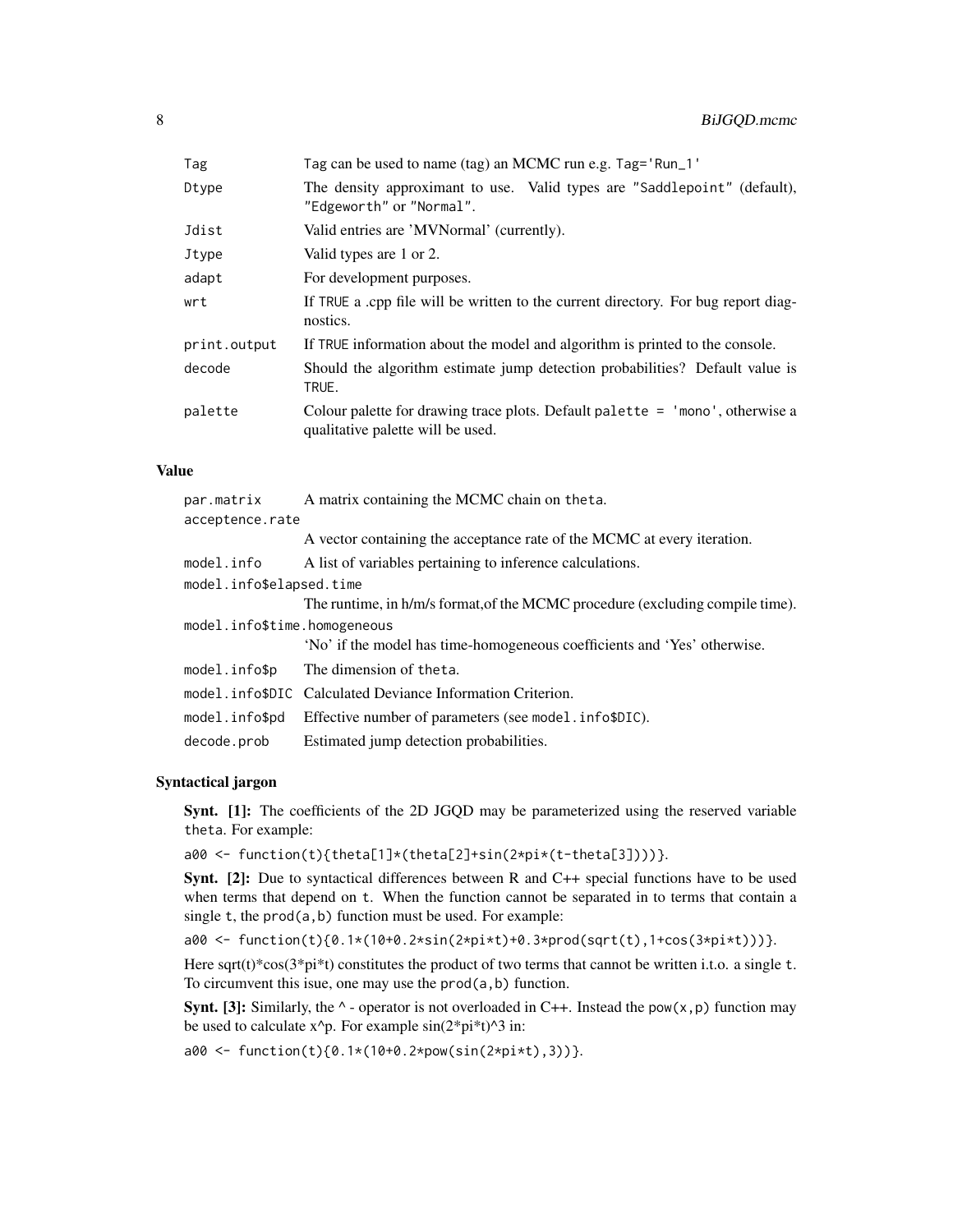#### <span id="page-8-0"></span>Warning

**Warning [1]:** The parameter mesh is used to discretize the transition horizons between successive observations. It is thus important to ensure that mesh is not too small when large time differences are present in time. Check output for max(dt) and divide by mesh.

#### Note

Note [1]: When plot.chain is TRUE, a trace plot is created of the resulting MCMC along with the acceptance rate at each update. This may save time when scrutinizing initial MCMC runs.

#### Author(s)

Etienne A.D. Pienaar <etiannead@gmail.com>

#### References

Updates available on GitHub at <https://github.com/eta21>.

Daniels, H.E. 1954 Saddlepoint approximations in statistics. *Ann. Math. Stat.*, 25:631–650.

Eddelbuettel, D. and Romain, F. 2011 Rcpp: Seamless R and C++ integration. *Journal of Statistical Software*, 40(8):1–18,. URL <http://www.jstatsoft.org/v40/i08/>.

Eddelbuettel, D. 2013 *Seamless R and C++ Integration with Rcpp*. New York: Springer. ISBN 978-1-4614-6867-7.

Eddelbuettel, D. and Sanderson, C. 2014 Rcpparmadillo: Accelerating R with high-performance C++ linear algebra. *Computational Statistics and Data Analysis*, 71:1054–1063. URL [http://dx.](http://dx.doi.org/10.1016/j.csda.2013.02.005) [doi.org/10.1016/j.csda.2013.02.005](http://dx.doi.org/10.1016/j.csda.2013.02.005).

Feagin, T. 2007 A tenth-order Runge-Kutta method with error estimate. *In Proceedings of the IAENG Conf. on Scientifc Computing*.

Varughese, M.M. 2013 Parameter estimation for multivariate diffusion systems. *Comput. Stat. Data An.*, 57:417–428.

#### See Also

[JGQD.remove](#page-19-1) and [JGQD.mcmc](#page-14-1).

#### Examples

#===============================================================================

# For detailed notes and examples on how to use the BiJGQD.mcmc() function, see # the following vignette:

RShowDoc('Part\_4\_Likelihood\_Inference',type='html','DiffusionRjgqd')

#===============================================================================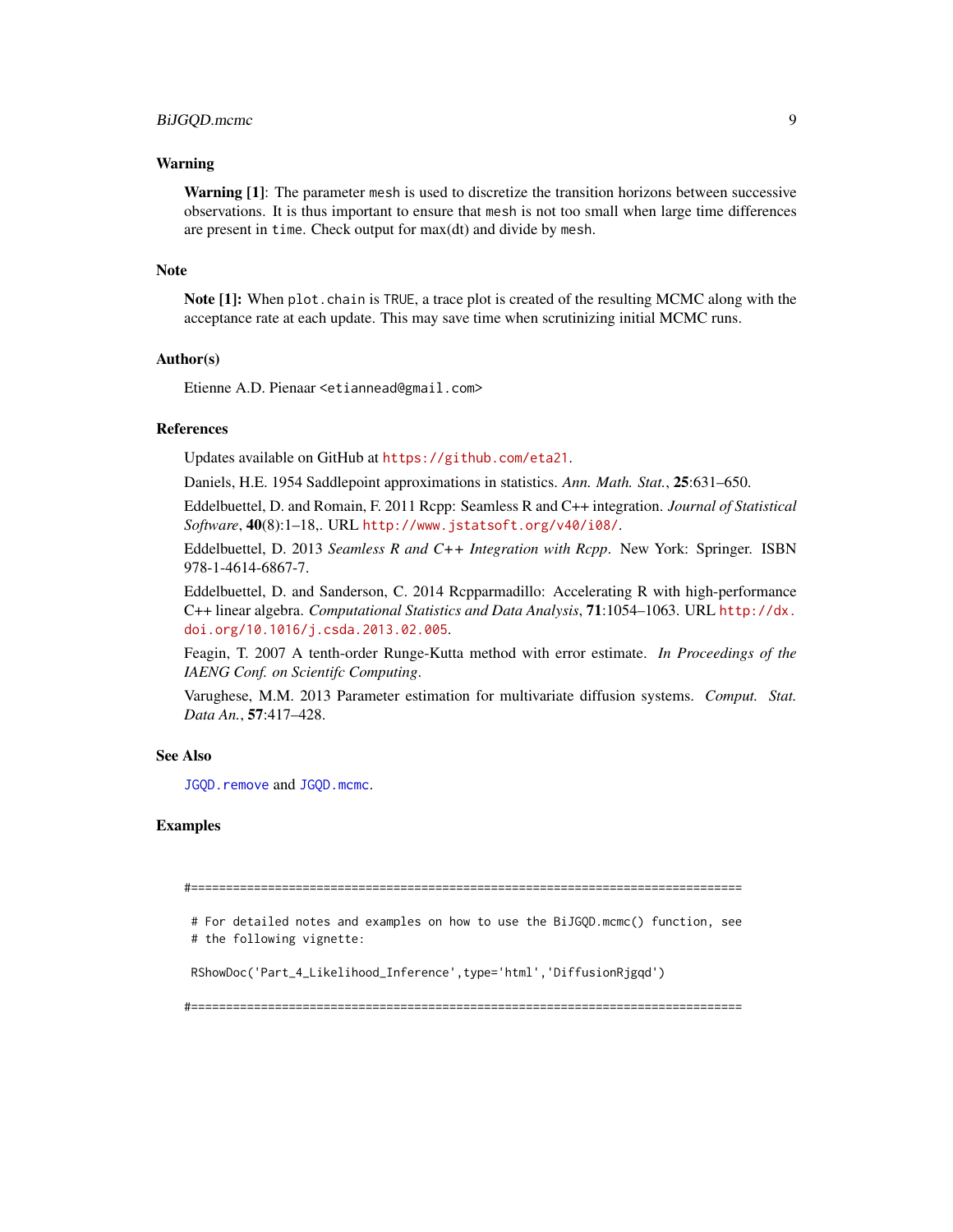<span id="page-9-1"></span><span id="page-9-0"></span>JGQD.density *Generate the Transition Density of a Scalar Jump Generalized Quadratic Diffusion (GQD).*

#### Description

JGQD.density() approximates the transition density of a scalar generalized quadratic diffusion model (GQD). Given an initial value for the diffusion, Xs, the approximation is evaluated for all Xt at equispaced time-nodes given by splitting [s, t] into subintervals of length delt.

JGQD.density() approximates transitional densities of jump diffusions of the form:

$$
dX_t = \mu(X, t)dt + \sigma(X_t, t)dW_t + dP_t
$$

where

$$
\mu(X, t) = G_0(t, \theta) + G_1(t, \theta)X_t + G_2(t, \theta)X_t^2,
$$

$$
\sigma(X,t) = \sqrt{Q_0(t,\theta) + Q_1(t,\theta)X_t + Q_2(t,\theta)X_t^2},
$$

and  $dP_t = j(X_t, \dot{z}_t) dN_t$  describes a Poisson process with intensity:

$$
\lambda(X,t) = \lambda_0(t,\theta) + \lambda_1(t,\theta)X_t + \lambda_2(t,\theta)X_t^2,
$$

jump coefficient

 $j(X_t, \dot{z}_t) = \dot{z}_t$ 

 $j(X_t, \dot{z}_t) = \dot{z}_t X_t$ 

or

and

$$
\dot{z}_t \sim \text{Normal}(\mu_J(t, \theta), \sigma_J^2(t, \theta)),
$$
  

$$
\dot{z}_t \sim \text{Exponential}(\lambda_J(t, \theta)),
$$
  

$$
\dot{z}_t \sim \text{Gamma}(\alpha_J(t, \theta), \beta_J(t, \theta)),
$$

or

$$
\dot{z}_t \sim \text{Laplace}(a_J(t, \theta), b_J(t, \theta)).
$$

Usage

```
JGQD.density(Xs = 4, Xt = seq(5, 8, 1/10), s = 0, t = 5, delt = 1/100,Jdist = "Normal", Jtype = "Add", Dtype = "Saddlepoint",
            Trunc = c(8, 4), factorize = FALSE, factor.type = "Diffusion",
             beta, print.output = TRUE, eval.density = TRUE)
```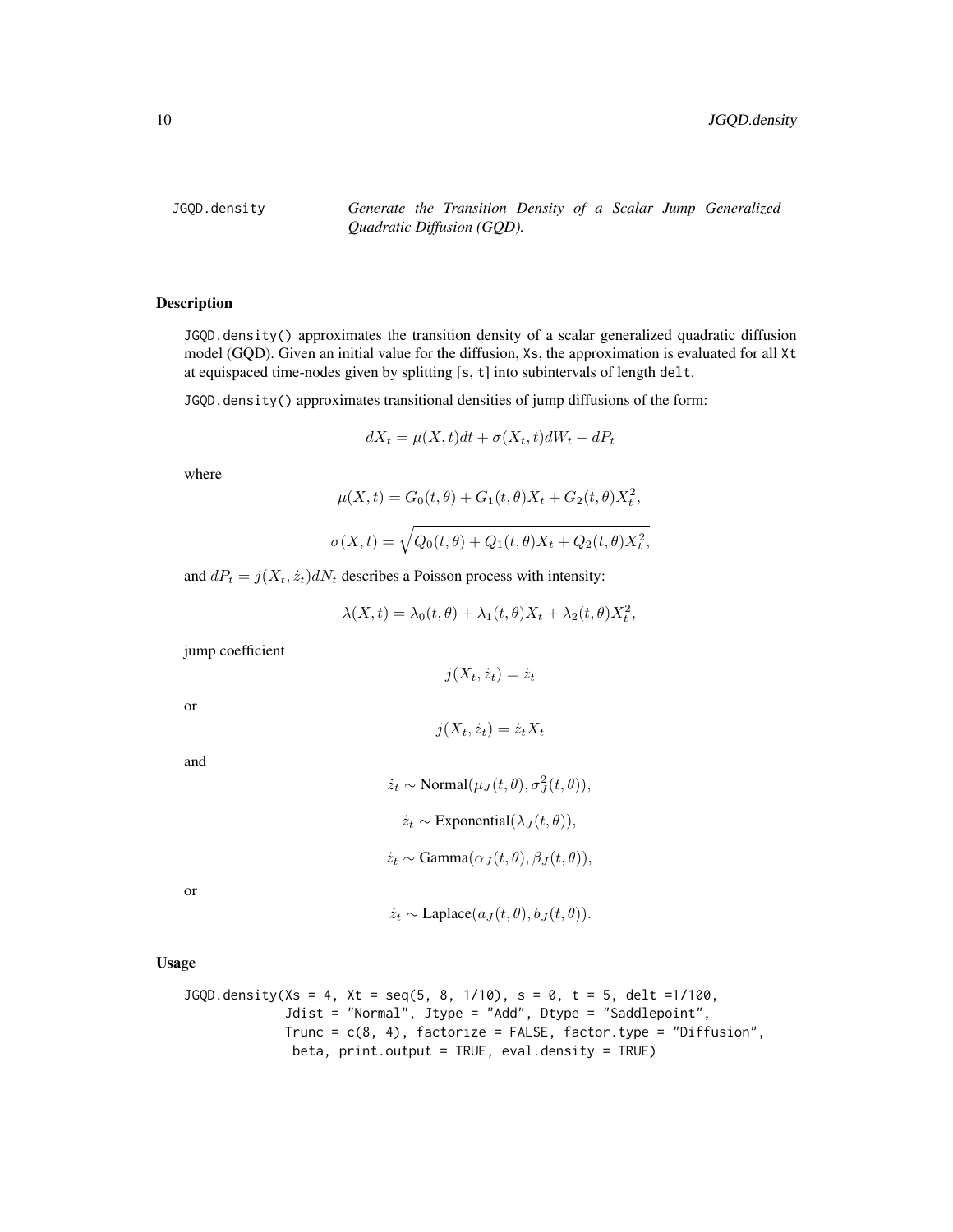# JGQD.density 11

# Arguments

| Χs           | Initial value of the process at time s.                                                                                                                                                                               |
|--------------|-----------------------------------------------------------------------------------------------------------------------------------------------------------------------------------------------------------------------|
| Xt           | Vector of values at which the transition density is to be evaluated over the tra-<br>jectory of the transition density from time s to t.                                                                              |
| S            | The starting time of the process.                                                                                                                                                                                     |
| t            | The time horizon up to and including which the transitional density is evaluated.                                                                                                                                     |
| delt         | Size of the time increments at which successive evaluations are made.                                                                                                                                                 |
| Dtype        | Character string indicating the type of density approximation (see details) to use.<br>Types: 'Saddlepoint' and 'Edgeworth' are supported (default = 'Saddlepoint').                                                  |
| Trunc        | Vector of length 2 containing the cumulant truncation order and the density trun-<br>cation order respectively. May take on values 4 and 8 with the constraint that<br>Trunc[1] >= $Trunc[2]$ . Default is $c(4,4)$ . |
| Jdist        | Valid entries are 'Normal', 'Exponential', 'Gamma' or 'Laplace'.                                                                                                                                                      |
| Jtype        | Valid types are 'Add' or 'Mult'.                                                                                                                                                                                      |
| factorize    | Should factorization be used (default = TRUE).                                                                                                                                                                        |
| factor.type  | Can be used to envoke a special factorization in order to evaluate Hawkes pro-<br>cesses nested within the JGQD framework.                                                                                            |
| beta         | Variable used for a special case jump structure (for research purposes).                                                                                                                                              |
| print.output | If TRUE, model information is printed to the console.                                                                                                                                                                 |
| eval.density | If TRUE, the density is evaluated in addition to calculating the moment eqns.                                                                                                                                         |

# Details

JGQD. density constructs an approximate transition density for a class of quadratic diffusion models. This is done by first evaluating the trajectory of the cumulants/moments of the diffusion numerically as the solution of a system of ordinary differential equations over a time horizon [s,t] split into equi-distant points delt units apart. Subsequently, the resulting cumulants/moments are carried into a density approximant (by default, a saddlepoint approximation) in order to evaluate the transtion surface.

# Value

| density   | A matrix giving the density over the spatio-temporal mesh whose vertices are<br>defined by paired permutations of the elements of X_t and time |
|-----------|------------------------------------------------------------------------------------------------------------------------------------------------|
| Xt        | A vector of points defining the state space at which the density was evalu-<br>ated(recycled from input).                                      |
| time      | A vector of time points at which the density was evaluated.                                                                                    |
| cumulants | A matrix giving the cumulants of the diffusion. Row i gives the i-th cumulant.                                                                 |
| moments   | A matrix giving the moments of the diffusion. Row i gives the i-th cumulant.                                                                   |
| mesh      | A matrix giving the mesh used for normalization of the density.                                                                                |

# Interface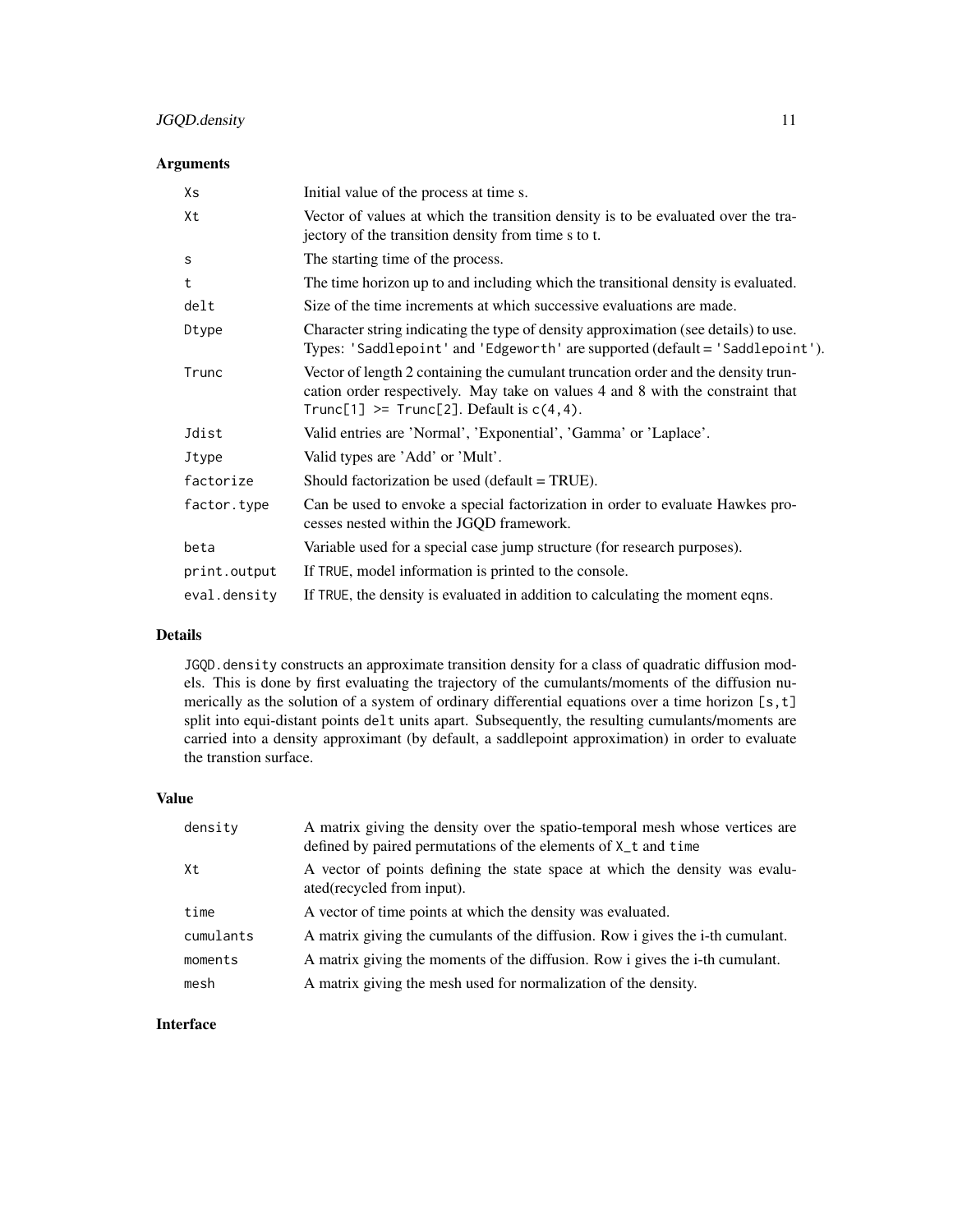#### <span id="page-11-0"></span>Warning

Warning [1]: The system of ODEs that dictate the evolution of the cumulants do so approximately. Thus, although it is unlikely such cases will be encountered in inferential contexts, it is worth checking (by simulation) whether cumulants accurately replicate those of the target jump GQD. Furthermore, it may in some cases occur that the cumulants are indeed accurate whilst the density approximation fails. This can again be verified by simulation after which alternate density approximants may be specified through the variable Dtype.

Warning [2]: The parameter delt is also used as the stepsize for solving a system of ordinary differential equations (ODEs) that govern the evolution of the cumulants of the diffusion. As such delt is required to be small for highly non-linear models in order to ensure sufficient accuracy.

#### Author(s)

Etienne A.D. Pienaar: <etiannead@gmail.com>

#### References

Updates available on GitHub at <https://github.com/eta21>.

Daniels, H.E. 1954 Saddlepoint approximations in statistics. *Ann. Math. Stat.*, 25:631–650.

Eddelbuettel, D. and Romain, F. 2011 Rcpp: Seamless R and C++ integration. *Journal of Statistical Software*, 40(8):1–18,. URL <http://www.jstatsoft.org/v40/i08/>.

Eddelbuettel, D. 2013 *Seamless R and C++ Integration with Rcpp*. New York: Springer. ISBN 978-1-4614-6867-7.

Eddelbuettel, D. and Sanderson, C. 2014 Rcpparmadillo: Accelerating R with high-performance C++ linear algebra. *Computational Statistics and Data Analysis*, 71:1054–1063. URL [http://dx.](http://dx.doi.org/10.1016/j.csda.2013.02.005) [doi.org/10.1016/j.csda.2013.02.005](http://dx.doi.org/10.1016/j.csda.2013.02.005).

Feagin, T. 2007 A tenth-order Runge-Kutta method with error estimate. *In Proceedings of the IAENG Conf. on Scientifc Computing*.

Varughese, M.M. 2013 Parameter estimation for multivariate diffusion systems. *Comput. Stat. Data An.*, 57:417–428.

#### See Also

See JGOD.mcmc and BiJGOD.density.

#### Examples

#===============================================================================

# For detailed notes and examples on how to use the JGQD.density() function, see # the following vignette:

RShowDoc('Part\_2\_Transition\_Densities',type='html','DiffusionRjgqd')

#===============================================================================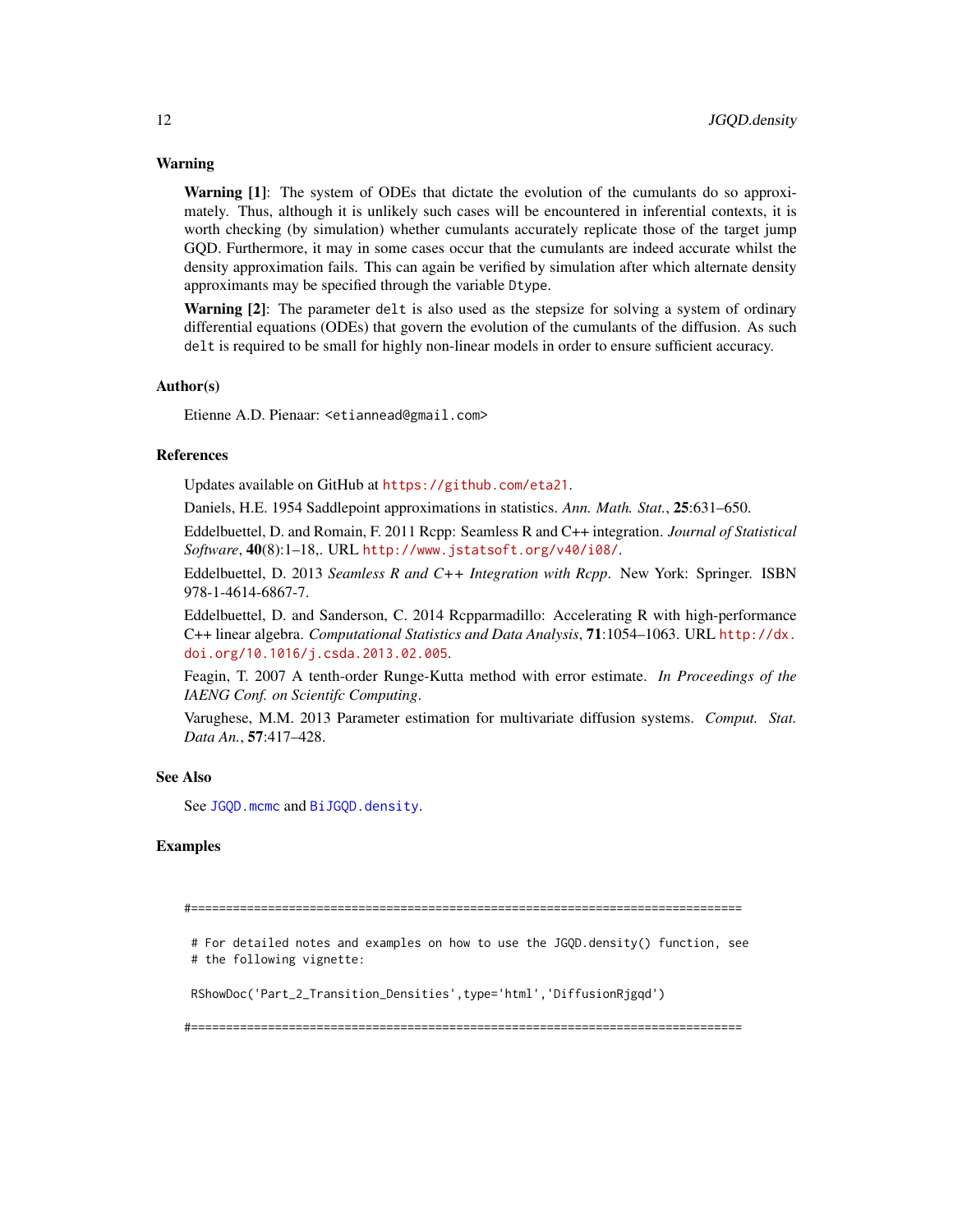<span id="page-12-1"></span><span id="page-12-0"></span>JGQD.dic *Summarize MCMC Selection Output for a List of JGQD.mcmc or Bi-JGQD.mcmc Objects.*

#### Description

JGQD.dic() summarizes the MCMC output from a list of JGQD.mcmc() objects. This may be used to neatly summarize the MCMC output of various models fitted to a given dataset.

# Usage

JGQD.dic(model.list, type = "col")

# Arguments

| model.list | A list of JGQD. mcmc() objects.                            |
|------------|------------------------------------------------------------|
| type       | Shoould output be of row ('row') or column ('col') format. |

# Details

JGQD.dic() summarizes the output from various models fitted via JGQD.mcmc(). By ranking them according to DIC. [=] indicates which model has the minimal DIC.

|         |          | Elapsed_Time Time_Homogeneous | D D     | DIC                                       | .nD | - N |
|---------|----------|-------------------------------|---------|-------------------------------------------|-----|-----|
| Model 1 | 00:00:47 |                               | No 5.00 | 389.30 3.92 201                           |     |     |
| Model 2 | 00:01:00 |                               |         | No 5.00 $\lceil = 386.45 \rceil$ 4.13 201 |     |     |
| Model 3 | 00:02:50 |                               | No 5.00 | 391.37 3.94 201                           |     |     |

# Value

A data frame with summary of model output. See Details.

# Author(s)

Etienne A.D. Pienaar: <etiannead@gmail.com>

#### References

Updates available on GitHub at <https://github.com/eta21>.

#### See Also

[JGQD.mcmc](#page-14-1)

# Examples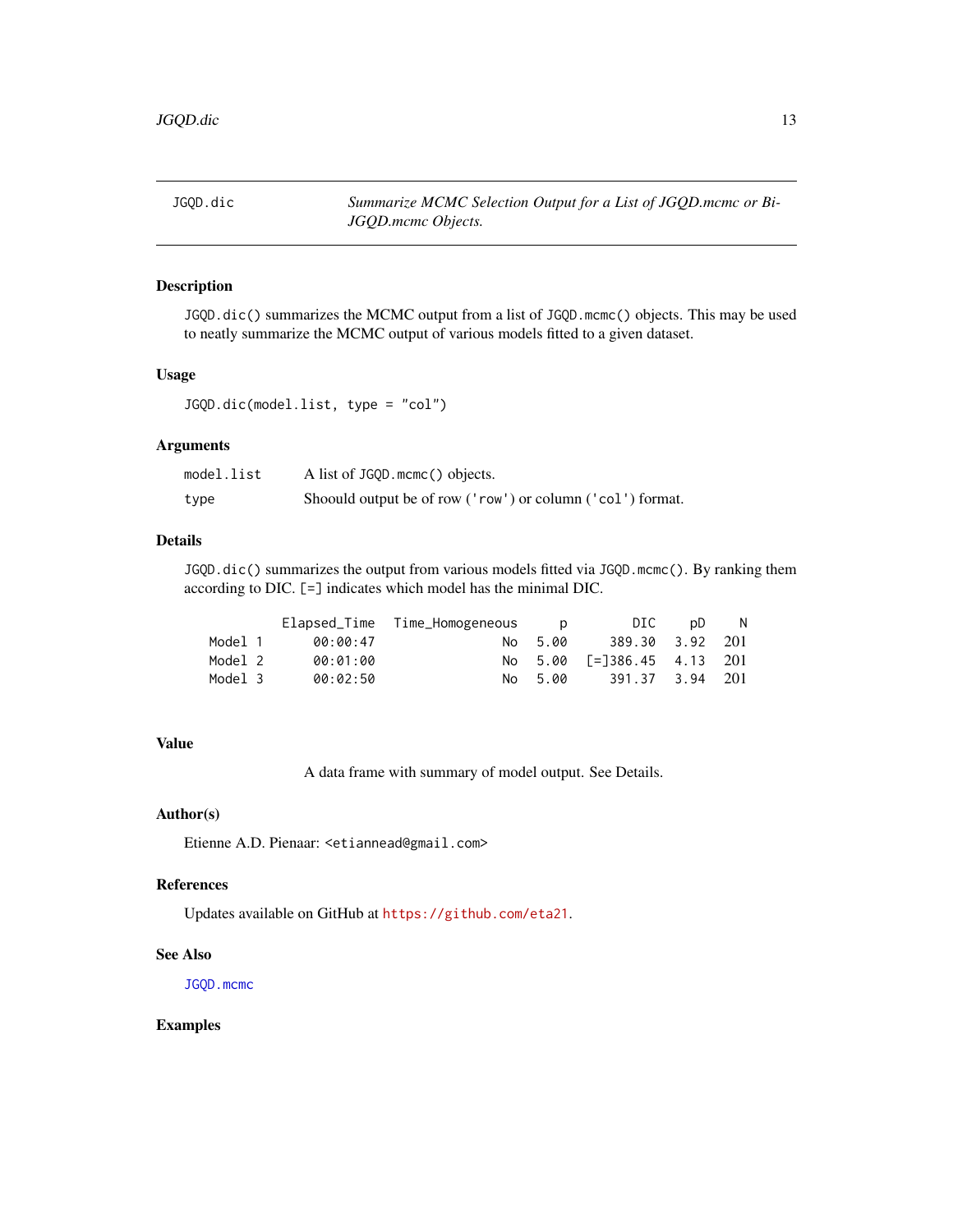```
#===============================================================================
```
# For detailed notes and examples on how to use the BiJGQD.dic() function, see # the following vignette:

RShowDoc('Part\_4\_Likelihood\_Inference',type='html','DiffusionRjgqd')

#===============================================================================

JGQD.estimates *Extract Parmaeter Estimates from* .mle() *or* .mcmc() *Objects.*

#### Description

JGQD.estimates() calculates parameter estimates from .mle() or .mcmc() model objects.

# Usage

 $JGQD.$  estimates(x, thin = 100, burns,  $CI = c(0.05, 0.95)$ , corrmat = FALSE, acf.plot = TRUE, palette='mono')

# Arguments

| $\mathsf{x}$ | List object of type 'JGQD.mcmc' or 'JGQD.mle'. That is, when model =JGQD.mcmc()<br>then model constitutes an appropriate object for x. |
|--------------|----------------------------------------------------------------------------------------------------------------------------------------|
| thin         | Thinnging level for parameter chain.                                                                                                   |
| burns        | Number of MCMC updates to discard before calculating estimates.                                                                        |
| CI           | Credibility interval quantiles (for MCMC chains).                                                                                      |
| corrmat      | If TRUE, an estimated correlation matrix is returned in addition to the estimate<br>vector.                                            |
| acf.plot     | If TRUE, an acf plot is drawn for each element of the parameter chain.                                                                 |
| palette      | Colour palette for drawing trace plots. Default palette $=$ 'mono', otherwise a<br>qualitative palette will be used.                   |

# Value

Data frame with parameter estimates and appropriate interval statistics.

# Author(s)

Etienne A.D. Pienaar: <etiannead@gmail.com>

# References

Updates available on GitHub at <https://github.com/eta21>.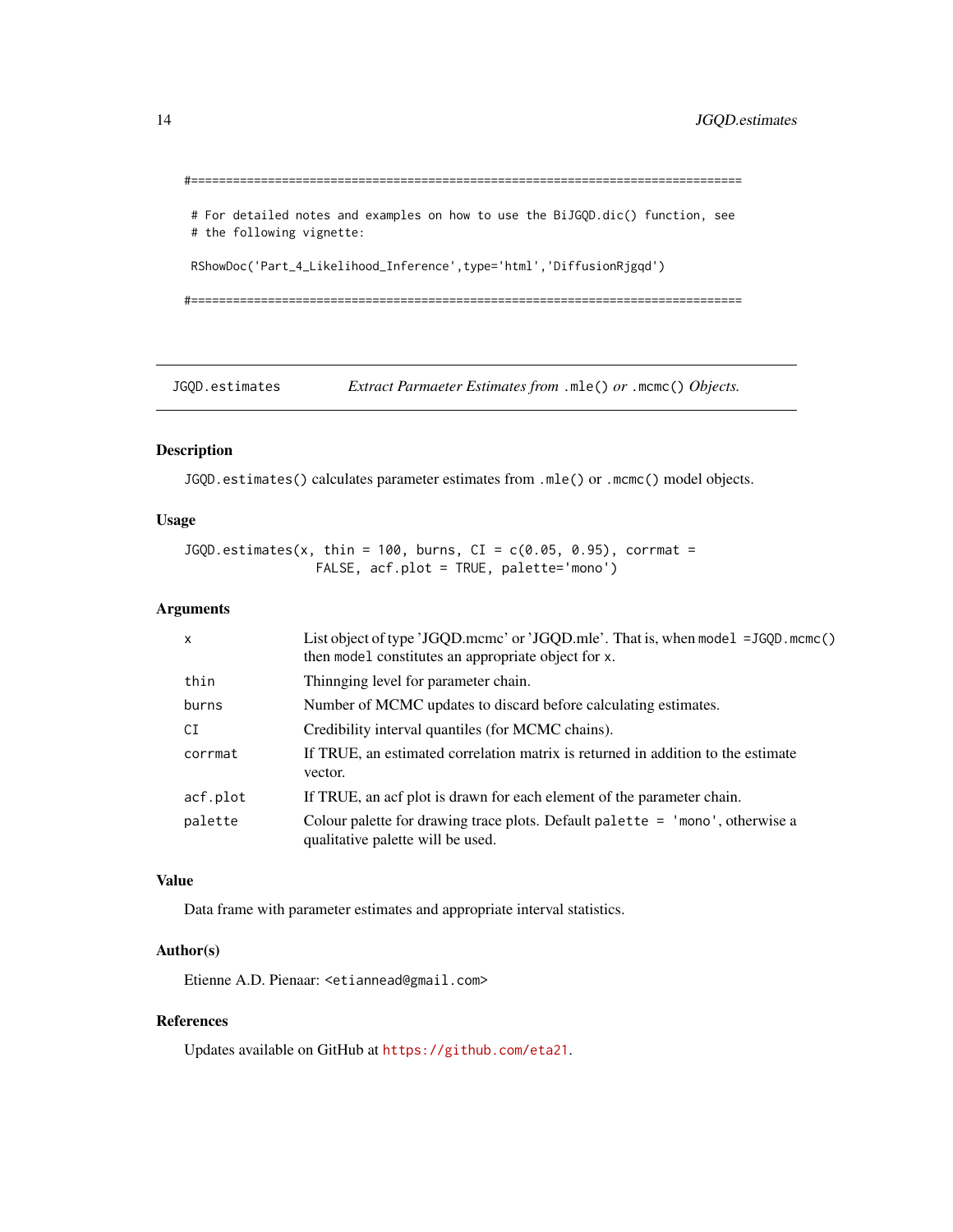# <span id="page-14-0"></span>JGQD.mcmc 15

# See Also

[JGQD.mcmc](#page-14-1), [BiJGQD.mcmc](#page-5-1).

#### Examples

example(JGQD.mcmc)

<span id="page-14-1"></span>JGQD.mcmc *MCMC Inference on Jump Generalized Quadratic Diffusion Models (JGQDs).*

# Description

JGQD.mcmc() uses parametrised coefficients (provided by the user as R-functions) to construct a C++ program in real time that allows the user to perform Bayesian inference on the resulting jump diffusion model. Given a set of starting parameters, a MCMC chain is returned for further analysis. The structure of the model is predefined and coefficients may be provided for models nested within the generalized quadratic diffusion framework.

JGQD.mcmc() performs inference using the Metropolis-Hastings algorithm for jump diffusions of the form:

$$
dX_t = \mu(X, t)dt + \sigma(X_t, t)dW_t + dP_t
$$

where

$$
\mu(X,t) = G_0(t,\theta) + G_1(t,\theta)X_t + G_2(t,\theta)X_t^2,
$$
  

$$
\sigma(X,t) = \sqrt{Q_0(t,\theta) + Q_1(t,\theta)X_t + Q_2(t,\theta)X_t^2},
$$

and  $dP_t = j(X_t, \dot{z}_t) dN_t$  describes a Poisson process with intensity:

$$
\lambda(X,t) = \lambda_0(t,\theta) + \lambda_1(t,\theta)X_t + \lambda_2(t,\theta)X_t^2,
$$

jump coefficient

$$
j(X_t, \dot{z}_t) = \dot{z}_t
$$

or

$$
j(X_t, \dot{z}_t) = \dot{z}_t X_t
$$

and

$$
\dot{z}_t \sim \text{Normal}(\mu_J(t, \theta), \sigma_J^2(t, \theta)),
$$

$$
\dot{z}_t \sim \text{Exponential}(\lambda_J(t, \theta)),
$$

$$
\dot{z}_t \sim \text{Gamma}(\alpha_J(t, \theta), \beta_J(t, \theta)),
$$

or

$$
\dot{z}_t \sim \text{Laplace}(a_J(t, \theta), b_J(t, \theta)).
$$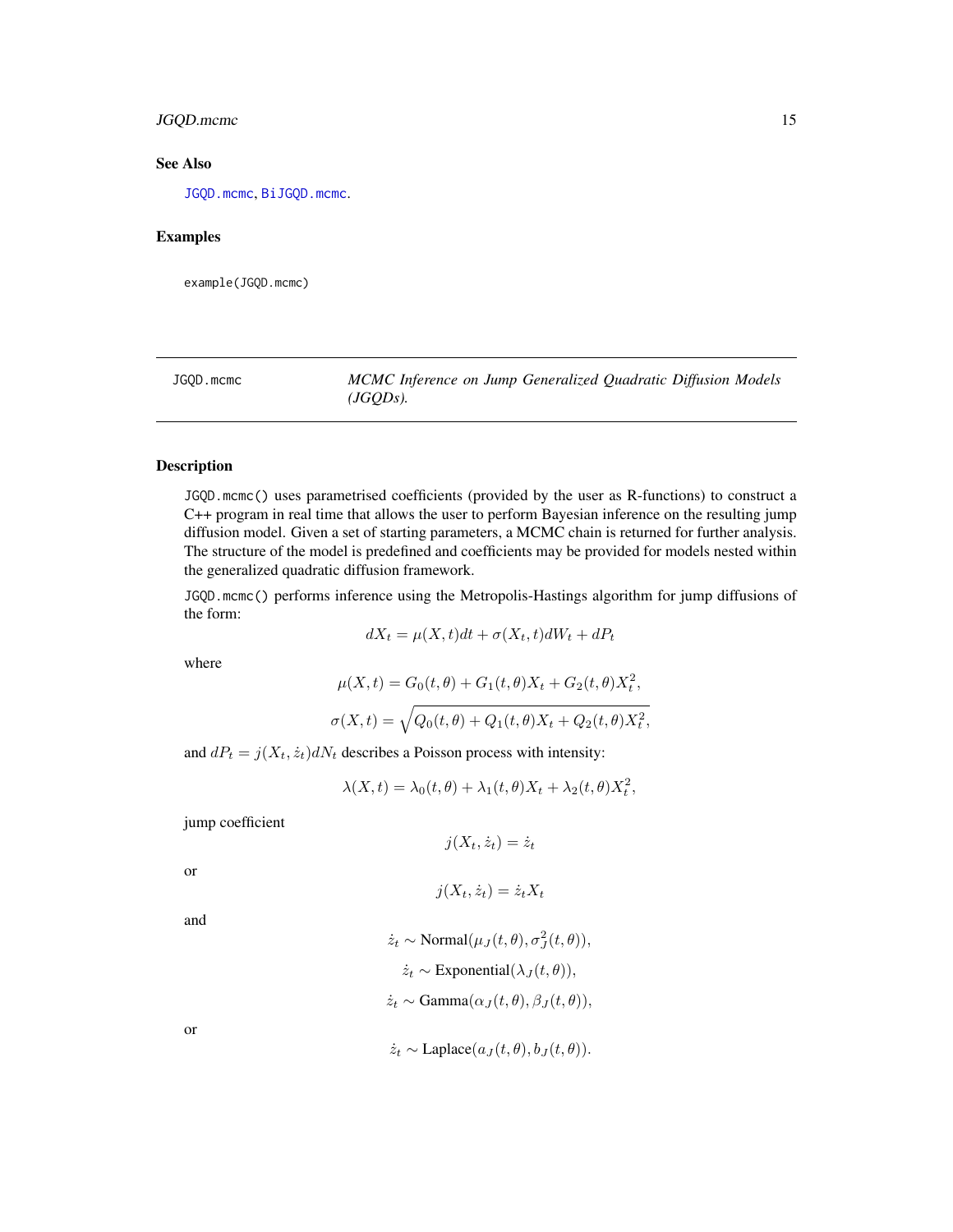# Usage

```
JGQD.mcmc(X, time, mesh = 10, theta, sds, updates = 1000,
         burns = min(round(updates/2), 25000), Jtype = "Add", Jdist = "Normal",
         Dtype = "Saddlepoint", RK.order = 4, exclude = NULL, plot.chain = TRUE,
         wrt = FALSE, Tag = NA, factorize = TRUE, print.output = TRUE,
         decode = TRUE, palette = 'mono')
```
# Arguments

| Χ            | Time series (vector) of discretely observed points of the process of interest.<br>These may be non-equidistant observations (see time).                                                                                                                                                                                                                                         |
|--------------|---------------------------------------------------------------------------------------------------------------------------------------------------------------------------------------------------------------------------------------------------------------------------------------------------------------------------------------------------------------------------------|
| time         | A vector of time-stamps associated with each observation in X.                                                                                                                                                                                                                                                                                                                  |
| mesh         | The number mesh points between any two given data points.                                                                                                                                                                                                                                                                                                                       |
| theta        | The parameter vector of the process. the ta are taken as the starting values of the<br>MCMC chain and gives the dimension of the parameter vector used to calculate<br>the DIC. Care should be taken to ensure that each element in theta is in fact<br>used within the coefficient-functions, otherwise redundant parameters will be<br>counted in the calculation of the DIC. |
| sds          | Proposal distribution standard deviations. That is, for the i-th parameter the<br>proposal distribution is ~ $Normal(, sds[i]^2)$                                                                                                                                                                                                                                               |
| updates      | The number of chain updates (including burned updates) to perform.                                                                                                                                                                                                                                                                                                              |
| burns        | The number of updates to burn. That is, the first burns values are omitted from<br>the inference, although the entire chain is returned.                                                                                                                                                                                                                                        |
| exclude      | Vector indicating which transitions to exclude from the analysis. Default = NULL.                                                                                                                                                                                                                                                                                               |
| plot.chain   | If TRUE (default), a trace plot is made of the resulting MCMC chain (see details).                                                                                                                                                                                                                                                                                              |
| RK.order     | The order of the Runge-Kutta solver used to approximate the trajectories of<br>cumulants. Must be 4 or (default) 10.                                                                                                                                                                                                                                                            |
| Dtype        | Character string indicating the type of density approximation (see details) to use.<br>Types: 'Saddlepoint' is supported in the current version of the software.                                                                                                                                                                                                                |
| Tag          | Tag can be used to name (tag) an MCMC run e.g. Tag='Run_1'                                                                                                                                                                                                                                                                                                                      |
| wrt          | If TRUE a .cpp file will be written to the current directory. For bug report diag-<br>nostics.                                                                                                                                                                                                                                                                                  |
| Jdist        | Valid entries are 'Normal', 'Expnential', 'Gamma' and 'Laplace'.                                                                                                                                                                                                                                                                                                                |
| Jtype        | Valid types are 'Add' or 'Mult'.                                                                                                                                                                                                                                                                                                                                                |
| factorize    | Should factorization be used (default = TRUE).                                                                                                                                                                                                                                                                                                                                  |
| print.output | If TRUE, model information is printed to the console.                                                                                                                                                                                                                                                                                                                           |
| decode       | Should the algorithm estimate jump detection probabilities? Default value is<br>TRUE.                                                                                                                                                                                                                                                                                           |
| palette      | Colour palette for drawing trace plots. Default palette $=$ 'mono', otherwise a<br>qualitative palette will be used.                                                                                                                                                                                                                                                            |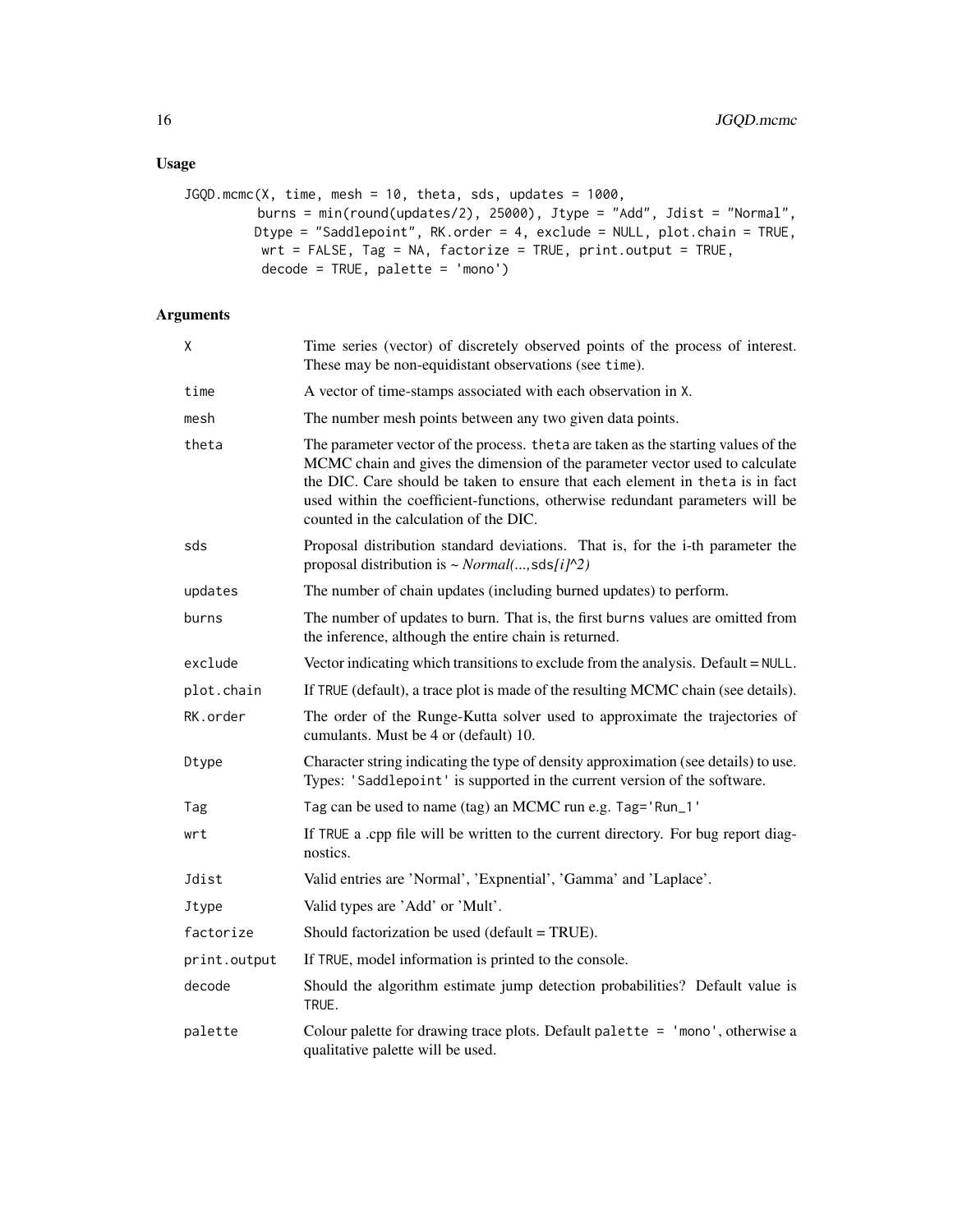# <span id="page-16-0"></span>JGQD.mcmc 17

# Details

JGQD.mcmc() operates by searching the workspace for functions with names that match the coefficients of the predefined stochastic differential equation. Only the required coefficients need to be specified e.g.  $GQ(t)$ , $G1(t)$  and  $QQ(t)$  for an Ornstein-Uhlenbeck model. Unspecified coefficients are ignored. When a new model is to be defined, the current model may be removed from the workspace by using the JGQD, remove function, after which the new coefficients may be supplied.

#### Value

| par.matrix                   | A matrix containing the MCMC chain on theta.                                  |
|------------------------------|-------------------------------------------------------------------------------|
| acceptence.rate              |                                                                               |
|                              | A vector containing the acceptance rate of the MCMC at every iteration.       |
| model.info                   | A list of variables pertaining to inference calculations.                     |
| model.info\$elapsed.time     |                                                                               |
|                              | The runtime, in h/m/s format, of the MCMC procedure (excluding compile time). |
| model.info\$time.homogeneous |                                                                               |
|                              | 'No' if the model has time-homogeneous coefficients and 'Yes' otherwise.      |
| model.info\$p                | The dimension of theta.                                                       |
|                              | model.info\$DIC Calculated Deviance Information Criterion.                    |
| model.info\$pd               | Effective number of parameters (see model.info\$DIC).                         |
| decode.prob                  | Estimated jump detection probabilities.                                       |

# Syntactical jargon

Synt. [1]: The coefficients of the JGQD may be parameterized using the reserved variable theta. For example:

G0 <- function(t){theta[1]\*(theta[2]+sin(2\*pi\*(t-theta[3])))}.

Synt. [2]: Due to syntactical differences between R and C++ special functions have to be used when terms that depend on t. When the function cannot be separated in to terms that contain a single t, the prod(a,b) function must be used. For example:

G0 <- function(t){0.1\*(10+0.2\*sin(2\*pi\*t)+0.3\*prod(sqrt(t),1+cos(3\*pi\*t)))}.

Here sqrt(t)\*cos( $3$ \*pi\*t) constitutes the product of two terms that cannot be written i.t.o. a single t. To circumvent this isue, one may use the prod(a,b) function.

**Synt.** [3]: Similarly, the  $\land$ - operator is not overloaded in C++. Instead the pow( $x, p$ ) function may be used to calculate  $x^p$ . For example  $sin(2*pi*t)^3$  in:

G0 <- function(t){0.1\*(10+0.2\*pow(sin(2\*pi\*t),3))}.

# Note

Note [1]: When plot.chain is TRUE, a trace plot is created of the resulting MCMC along with the acceptance rate at each update. This may save time when scrutinizing initial MCMC runs.

#### Author(s)

Etienne A.D. Pienaar: <etiennead@gmail.com>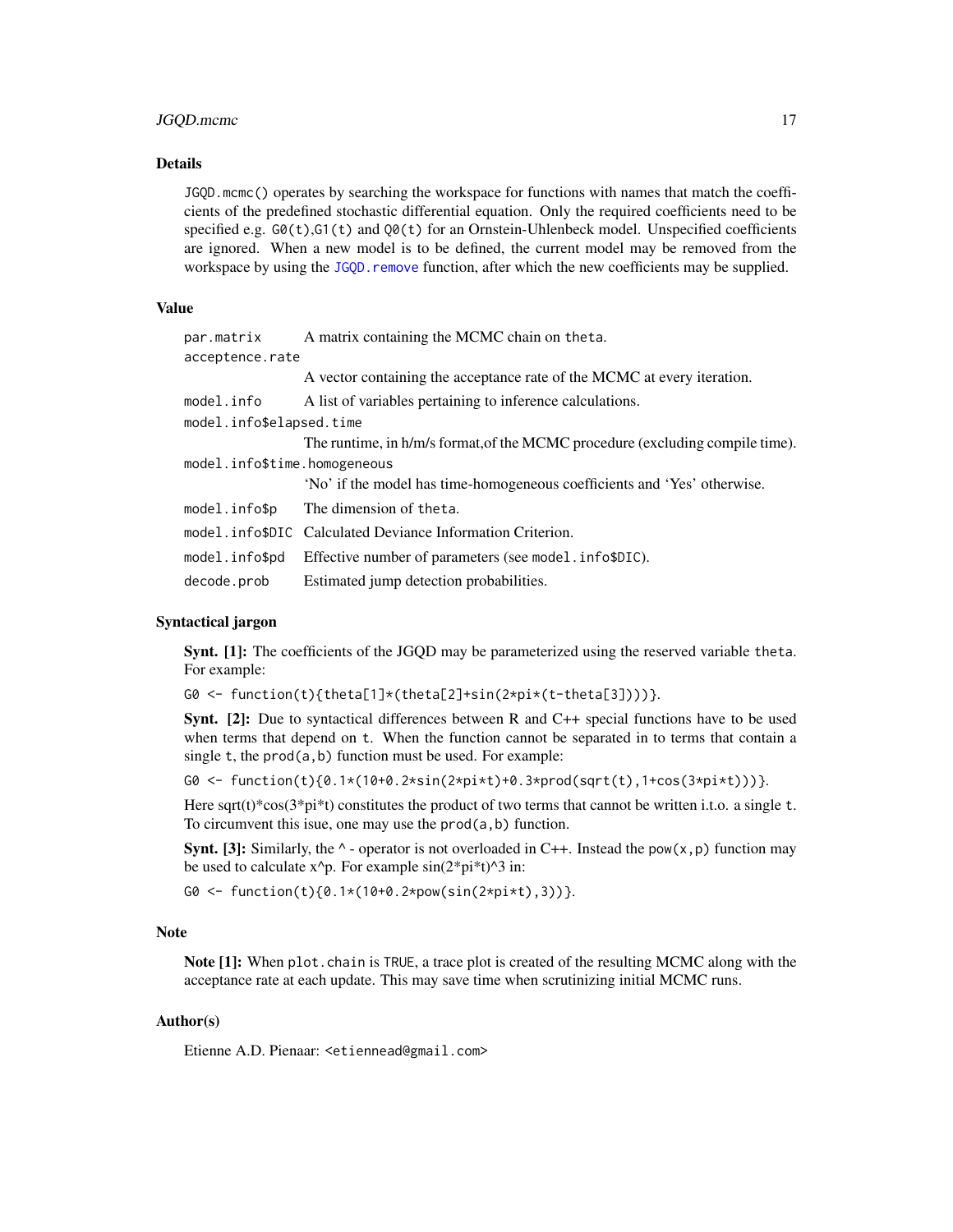#### References

Updates available on GitHub at <https://github.com/eta21>.

Daniels, H.E. 1954 Saddlepoint approximations in statistics. *Ann. Math. Stat.*, 25:631–650.

Eddelbuettel, D. and Romain, F. 2011 Rcpp: Seamless R and C++ integration. *Journal of Statistical Software*, 40(8):1–18,. URL <http://www.jstatsoft.org/v40/i08/>.

Eddelbuettel, D. 2013 *Seamless R and C++ Integration with Rcpp*. New York: Springer. ISBN 978-1-4614-6867-7.

Eddelbuettel, D. and Sanderson, C. 2014 Rcpparmadillo: Accelerating R with high-performance C++ linear algebra. *Computational Statistics and Data Analysis*, 71:1054–1063. URL [http://dx.](http://dx.doi.org/10.1016/j.csda.2013.02.005) [doi.org/10.1016/j.csda.2013.02.005](http://dx.doi.org/10.1016/j.csda.2013.02.005).

Feagin, T. 2007 A tenth-order Runge-Kutta method with error estimate. *In Proceedings of the IAENG Conf. on Scientifc Computing*.

Varughese, M.M. 2013 Parameter estimation for multivariate diffusion systems. *Comput. Stat. Data An.*, 57:417–428.

#### See Also

[JGQD.remove](#page-19-1), [BiJGQD.mcmc](#page-5-1).

#### Examples

```
#===============================================================================
# For detailed notes and examples on how to use the JGQD.mcmc() function, see
# the following vignette:
RShowDoc('Part_4_Likelihood_Inference',type='html','DiffusionRjgqd')
```
#===============================================================================

JGQD.plot *Quick Plots for DiffusionRjgqd Objects*

# **Description**

JGQD.plot() recognizes output objects calculated using routines from the **DiffusionRjgqd** package and subsequently constructs an appropriate plot, for example a perspective plot of a transition density.

#### Usage

```
JGQD.plot(x, thin = 1, burns, h = FALSE, palette = 'mono')
```
<span id="page-17-0"></span>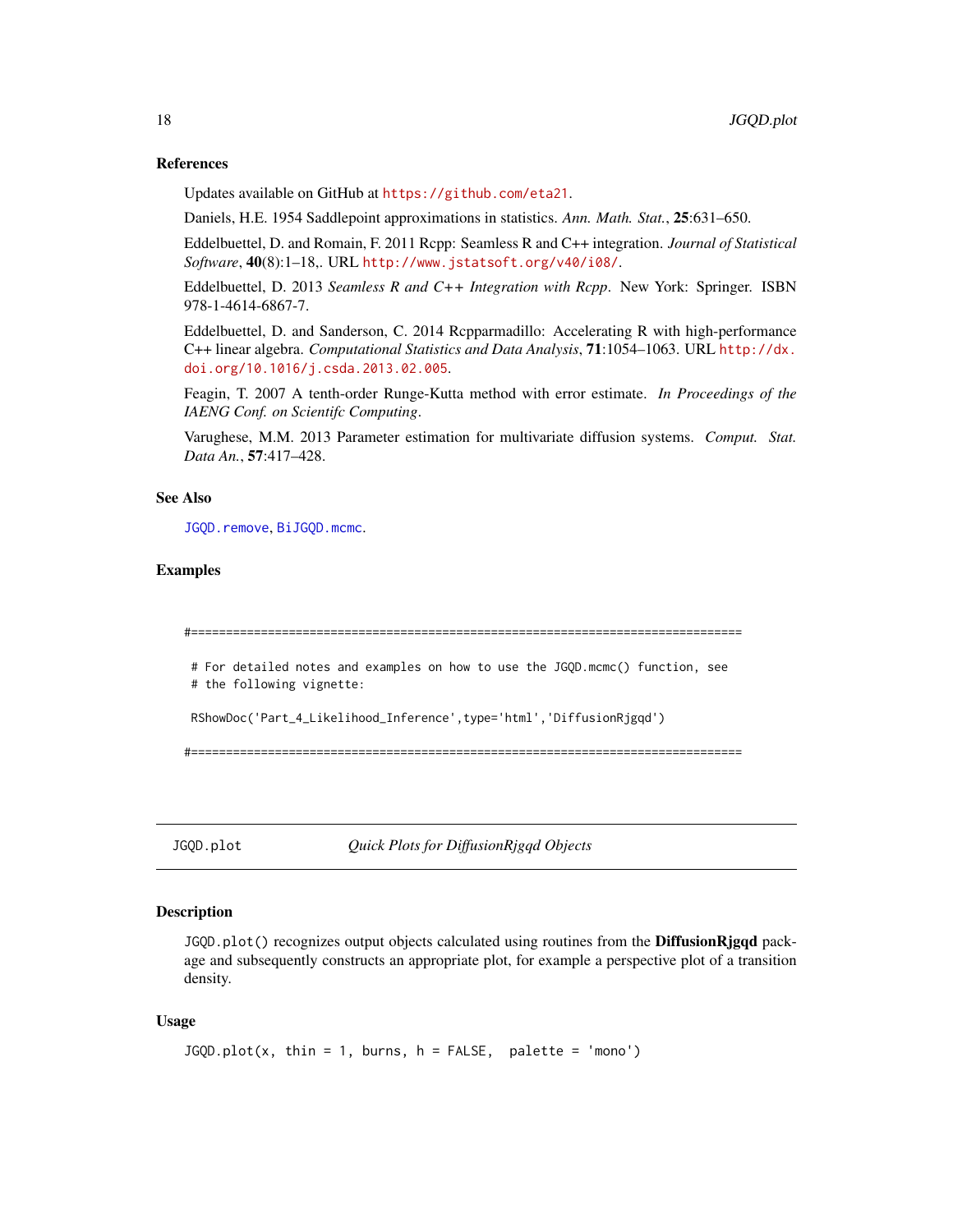# <span id="page-18-0"></span>JGQD.plot 19

#### **Arguments**

| X       | Generic JGQD-objects, i.e. $res = JGQD$ . density().                                                               |
|---------|--------------------------------------------------------------------------------------------------------------------|
| thin    | Thinning interval for . mome objects.                                                                              |
| burns   | Number of parameter draws to discard for . mome objects.                                                           |
| h       | if TRUE a histogram is drawn i.s.o. a trace plot.                                                                  |
| palette | Colour palette for drawing trace plots. Default palette = 'mono', otherwise a<br>qualitative palette will be used. |

# Value

Varies in accordance with input type.

#### Author(s)

Etienne A.D. Pienaar: <etiannead@gmail.com>

#### References

Updates available on GitHub at <https://github.com/eta21>.

# See Also

[JGQD.mcmc](#page-14-1), [JGQD.density](#page-9-1), [BiJGQD.density](#page-2-1) etc.

# Examples

```
#===============================================================================
# Plot the transitional density of a jump diffusion
#-------------------------------------------------------------------------------
rm(list=ls(all=TRUE))
library(DiffusionRjgqd)
JGQD.remove()
# Define the jump diffusion using the DiffusionRjgqd syntax:
G1=function(t){0.2*5+0.1*sin(2*pi*t)}
G2=function(t){-0.2}
Q1 = function(t){0.2}# State dependent intensity:
Lam0 = function(t){1}Lam1 = function(t)\{0.1\}# Normally distributed jumps: N(1,0.2)
Jmu = function(t){1.0}
Jsig = function(t){0.2}# Normal distribution is the default:
res_1 = JGQD.density(4,seq(2,10,1/10),0,2.5,1/100,factorize=FALSE)
JGQD.plot(res_1)
```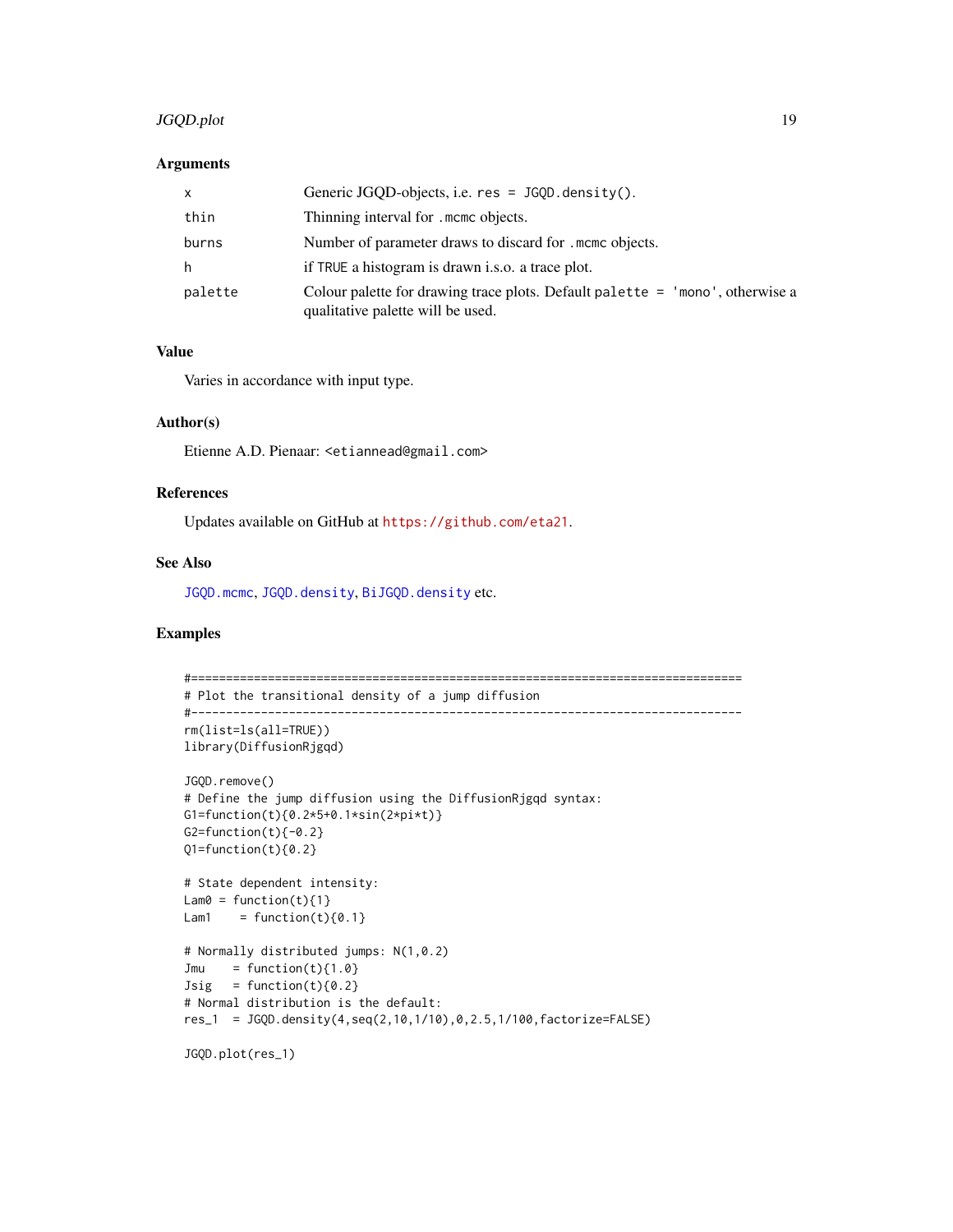<span id="page-19-1"></span><span id="page-19-0"></span>JGQD.remove *Remove the Coefficients of a JGQD Model.*

# Description

Removes any existing coefficient functions from the current workspace.

# Usage

JGQD.remove()

#### Details

JGQD.remove clears the workspace of functions with names that match the coefficients of the 1D JGQD. This may be used when more than one model is specified in a given session.

#### Value

No value is returned.

# Note

JGQD. remove simply searches the workspace for functions with definitions that match the form of the DiffusionRjgqd interface and removes them from the workspace, freeing up the user to redefine a diffusion with new coefficients.

#### Author(s)

Etienne A.D. Pienaar: <etiennead@gmail.com>

# References

Updates available on GitHub at <https://github.com/eta21>.

#### See Also

[JGQD.density](#page-9-1) and [BiJGQD.density](#page-2-1).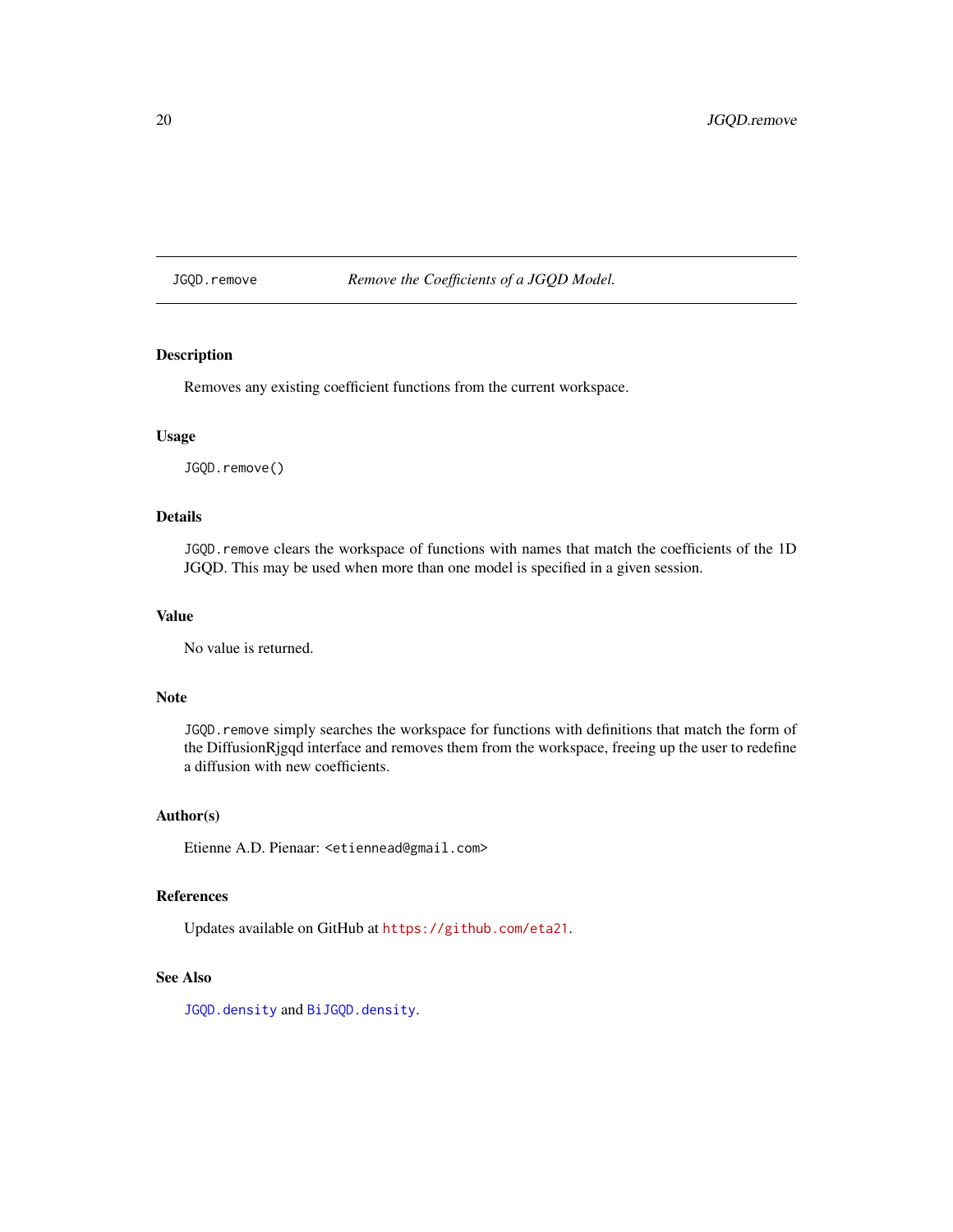<span id="page-20-0"></span>

#### Description

Simulated trajectory of a scalar jump diffusion with Normal distributed jumps ariving with stochastic intensity. The dynamics of the process is given by the jump SDE:

$$
dX_t = (5 - X_t)dt + 0.1\sqrt{X_t}dB_t + dP_t
$$

where  $dP_t = \dot{z}_t dN_t$  describes a Poisson process with intensity:

$$
\lambda(X_t) = 0.5X_t
$$

and

$$
\dot{z} \sim N(0.5, 0.5^2)
$$

#### Usage

data("JSDEsim1")

# Format

A data frame with 251 observations on the following 2 variables.

Xt Observed trajectory.

time Time index for the observed trajectory

contains\_jump Indicator variable to indicate if a given transition contains a jump (ignore the first value).

# Examples

data(JSDEsim1)

JSDEsim2 *Simulated Trajectory of a Bivariate Jump Diffusion.*

#### Description

Simulated trajectory of a bivariate jump diffusion with Normally distributed jumps . The dynamics of the process is given by the jump SDE:

$$
dX_t = 0.5(2 + Y_t - X_t)dt + 0.1\sqrt{X_tY_t}dB_t + dP_t^1
$$
  

$$
dX_t = (5 - X_t)dt + 0.1\sqrt{Y_t}dW_t + dP_t^2
$$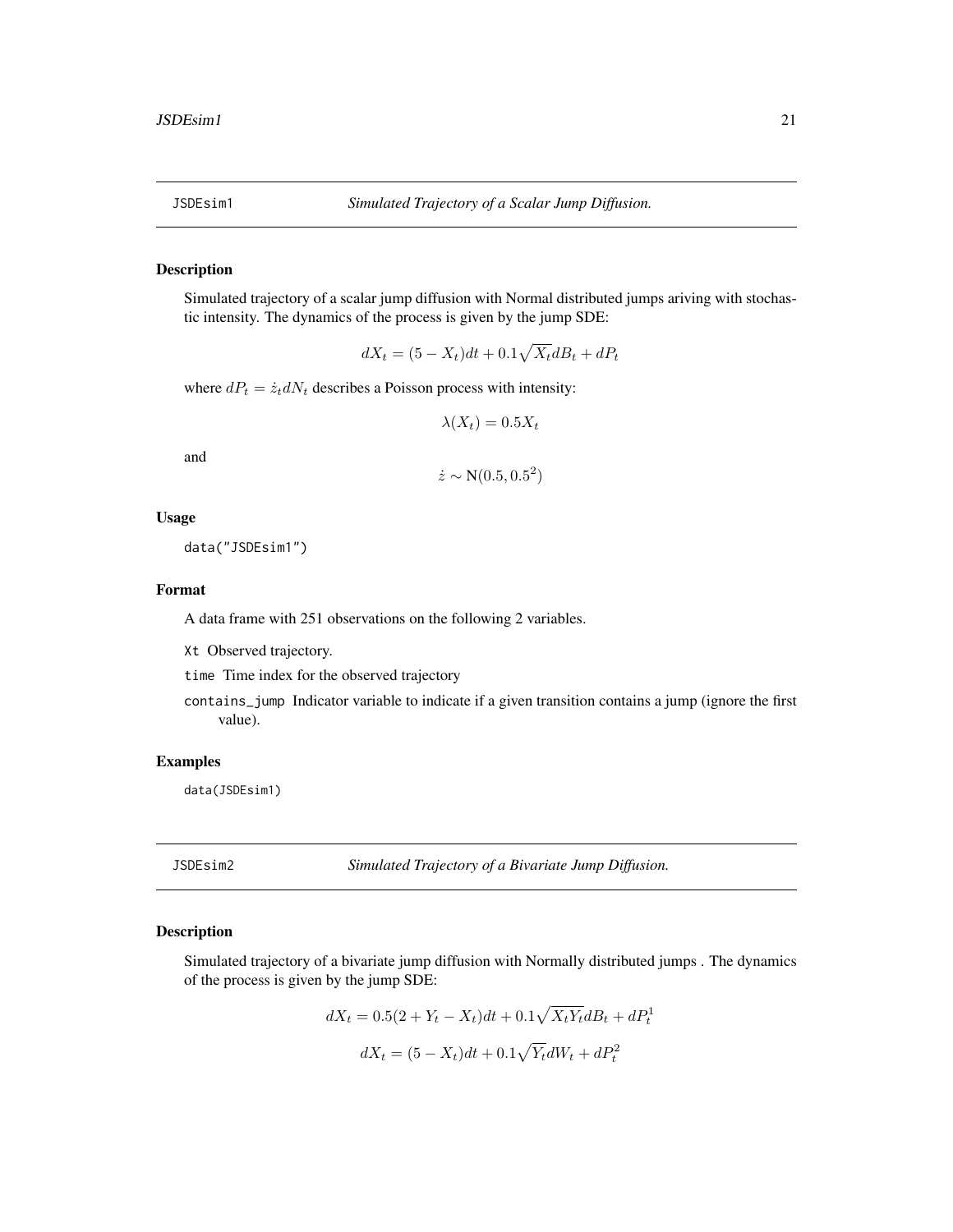<span id="page-21-0"></span>where

$$
dP_t^1 = \dot{z}_1 dN_t^1
$$
  

$$
dP_t^2 = \dot{z}_2 dN_t^1
$$

describes a bivariate Poisson process with single excitations ariving with intensity:

 $\lambda(X_t, Y_t) = 1$ 

and

 $\{\dot{z}_1, \dot{z}_2\}' \sim$  Bivariate Normal $(\{0.5, 0.5\}', diag(\{0.5, 0.5\}))$ 

#### Usage

.

data("JSDEsim2")

#### Format

A data frame with 501 observations on the following 3 variables.

Xt a numeric vector

Yt a numeric vector

time a numeric vector

# Examples

data(JSDEsim2)

JSDEsim3 *Jump Observations for a Bivariate Simulated Dataset.*

# Description

Jump observations for a simulated trajectory of a bivariate jump diffusion with Normally distributed jumps. The dynamics of the process is given by the jump SDE:

$$
dX_t = 0.5(2 + Y_t - X_t)dt + 0.1\sqrt{X_tY_t}dB_t + dP_t^1
$$
  

$$
dX_t = (5 - X_t)dt + 0.1\sqrt{Y_t}dW_t + dP_t^2
$$

where

$$
dP_t^1 = \dot{z}_1 dN_t^1
$$
  

$$
dP_t^2 = \dot{z}_2 dN_t^1
$$

describes a bivariate Poisson process with single excitations ariving with intensity:

 $\lambda(X_t, Y_t) = 1$ 

and

.

$$
\{\dot{z}_1, \dot{z}_2\}' \sim \text{Bivariate Normal}(\{0.5, 0.5\}', diag(\{0.5, 0.5\}))
$$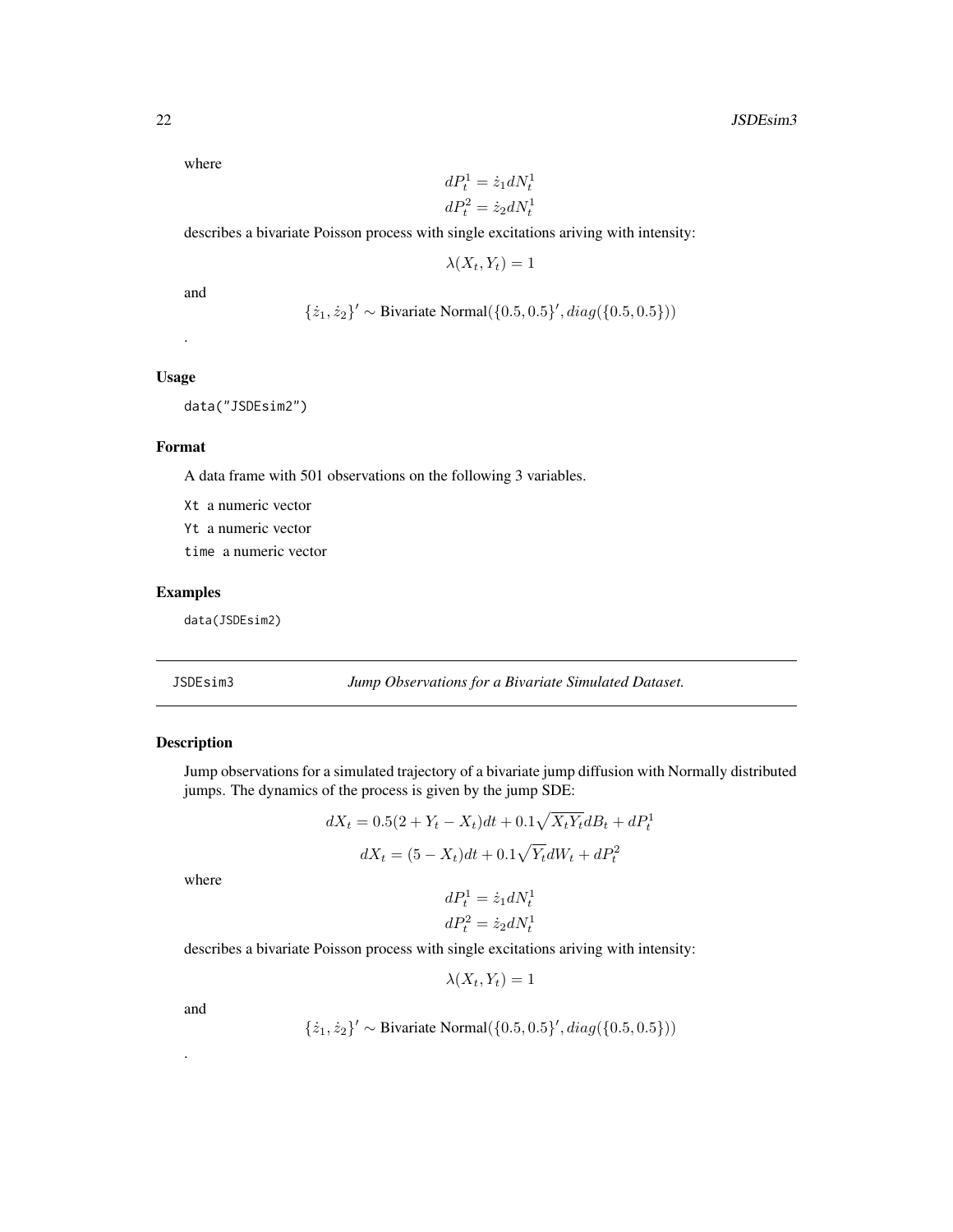# <span id="page-22-0"></span>Usage

data("JSDEsim3")

### Format

A data frame with 100001 observations on the following 3 variables.

Xjumps Observed jumps in the X-dimension.

Yjumps Observed jumps in the X-dimension.

Jtime Times at which jumps are observed.

# Examples

```
data(JSDEsim3)
## maybe str(JSDEsim3) ; plot(JSDEsim3) ...
```
RcppArmadillo-Functions

*A Junk Funktion For Build Purposes*

#### Description

This function was created as a filler in order for the package to build correctly.

# Usage

```
junkfunction2()
```
# Details

This function was created as a filler in order for the package to build correctly.

# Value

junkfunction2() does nothing useful.

# Author(s)

Etienne A.D. Pienaar

#### References

See the documentation for Armadillo, and RcppArmadillo, for more details.